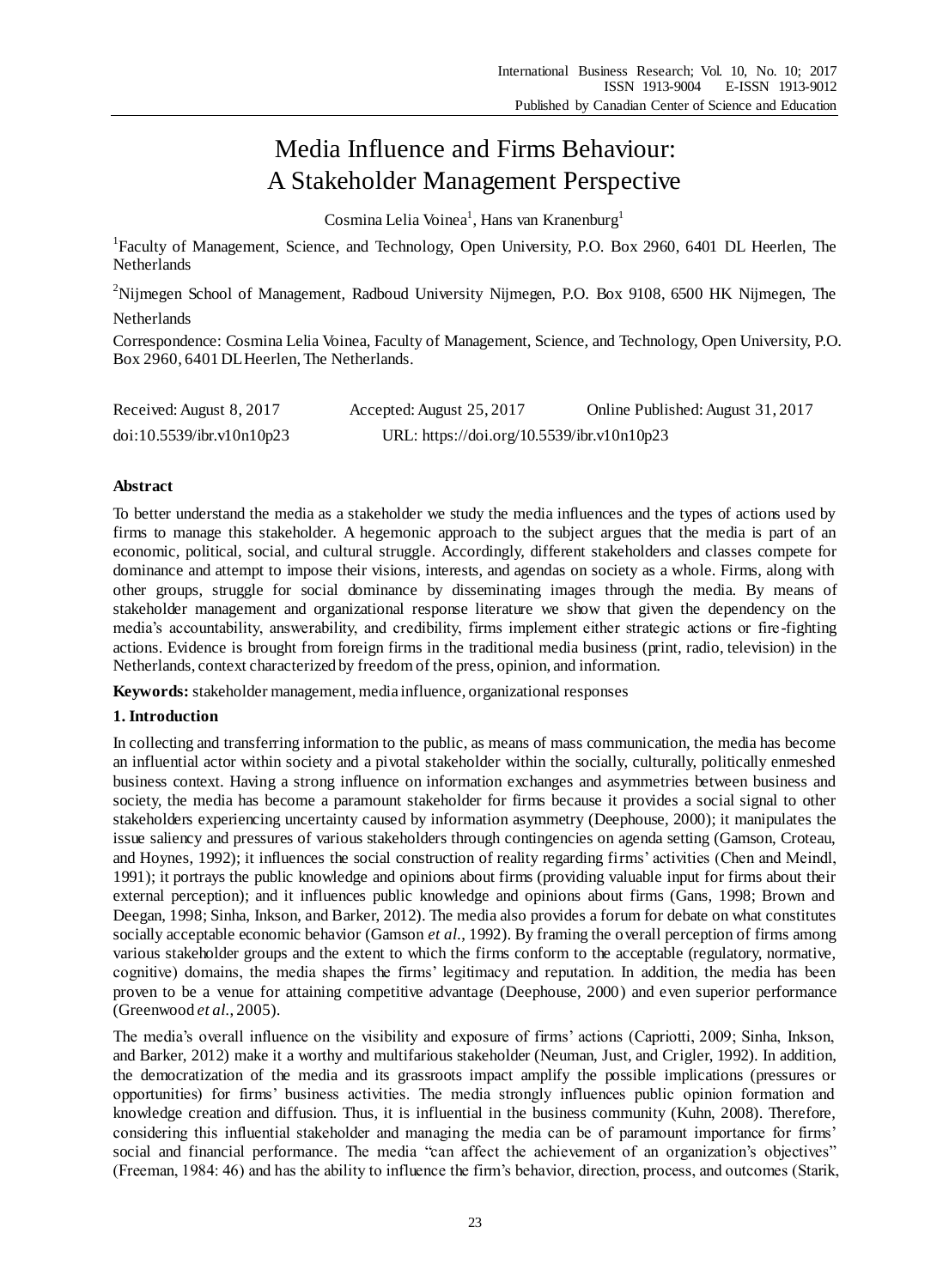1994; Savage *et al.*, 1991). However, the extent to which the firms consider media as an important influence is merely assumed, though unconfirmed. It remains unclear whether the media influences become captured by corporate interests and, thus, firms have a differentiated behavior in dealing with the media, differentiated by medium and by firm perception of media influence. Therefore, the aim of this study is to take a stakeholder management perspective and analyze firms' perceptions of media influences and organizational behavior towards the media. Through deploying a stakeholder management perspective, our intent is to better understand the media as a stakeholder by studying media influences and firm actions to manage this stakeholder.

Overall the stakeholder management perspective focuses on understanding the reasons for dependency and stakeholder pressures under which firms engage in stakeholder actions. The organizational response perspective provides an overview of actions which firms can implement to respond to media influences. One type of organizational response action through which firms can manage the complex influences of the media entails fire-fighting actions—short-term, easily reversible, and adaptive measures. However, stakeholder theory emphasizes the advantages and suitability of more strategic actions, which involve a specific commitment of resources, an intricate interest alignment, and a long-term plan (Oliver, 1991; Chen, 1996). These types of organizational response actions result from dependency effects of stakeholder (media) pressures, which are the most relevant predictors mentioned in literature (Deephouse, 2000). Furthermore, the magnitude of resource dependence determines an organization's response (Pfeffer and Salancik, 1978). Organizational behavior reflects the management of its dependence on the resources and capabilities and the controlling mechanisms of these resources and capabilities (Barney, 1991). Therefore, this study uses the stakeholder management and organizational response insights to explain firms' organizational responses to the influence of the media.

Empirical evidence was gathered from foreign firms in the traditional media (print, radio, television) business in the Netherlands, which is a suitable research context because of its freedom of the press, opinion, and information.

The structure of this exploratory study is as follows. The second section examines the influence of the media and the items included in its influence measurement. The third section reviews the plethora of organizational response actions that firms can use to manage the media. The fourth section presents our hypotheses regarding the stakeholder management of the media—media influence and the types of organizational response actions to these influences. The fifth section presents the sample, data sources, and operationalization of the variables we used to test the hypotheses. We present the empirical results in the sixth section and offer the findings, conclusions, contributions, and implications of our work in the seventh section.

### **2. Influence of the Media**

The stakeholder management approach emphasizes that the importance of a stakeholder and its pressure on a company justifies the company engaging in stakeholder actions. Thus, firms are motivated to engage in actions as a result of media influences or pressures and their significance for the firms' business activities. One defining stakeholder attribute is influence, i.e. "the ability of a group to bring about the outcomes they desire" (Salancik and Pfeffer, 1974: 3)—a relationship between actors in which one actor can get another actor to do something that otherwise it would not have done (Dahl, 1957). The theory of stakeholder identification and salience suggests that the influence of a stakeholder should also capture the urgency, dependency and legitimacy for the firm (Mitchell, Agle, and Wood, 1997). Accordingly, media pressures and the importance of a stakeholder to a company make up the company's perceived media influence. Despite the complexities of media interactions in society, the stakeholder perspective offers insight into the media's influence as companies perceive it.

As a result of recent developments in the commercial media, the traditional media is steadily losing its autonomy to the interests of corporations and other shareholders. A hegemonic approach to the subject argues that the media is part of an economic, political, social, and cultural struggle (Kuhn, 2008). According to this approach, different stakeholders and classes compete for dominance and attempt to impose their visions, interests, and agendas on society as a whole. Firms, along with other groups, struggle for social dominance by disseminating images through the media (Gamson *et al.*, 1992).

The agenda-setting theory also proposes that the media coverage of certain issues can cause other issues to become salient (Ader, 1995; McCombs and Shaw, 1972). Media attention and coverage of a topic increases public awareness of the particular issue and, thus, influences its life cycle (Mahon and Waddock, 1992). This media influence goes beyond issue saliency; the media also influences attitudes, behaviors, and even the social construction of reality (Gamson *et al.*, 1992; Roberts, 1992) through its contents (McCombs, 1992; Shoemaker and Reese, 1991). Furthermore, media coverage is also an indication of the knowledge and opinions of civic society and various stakeholders.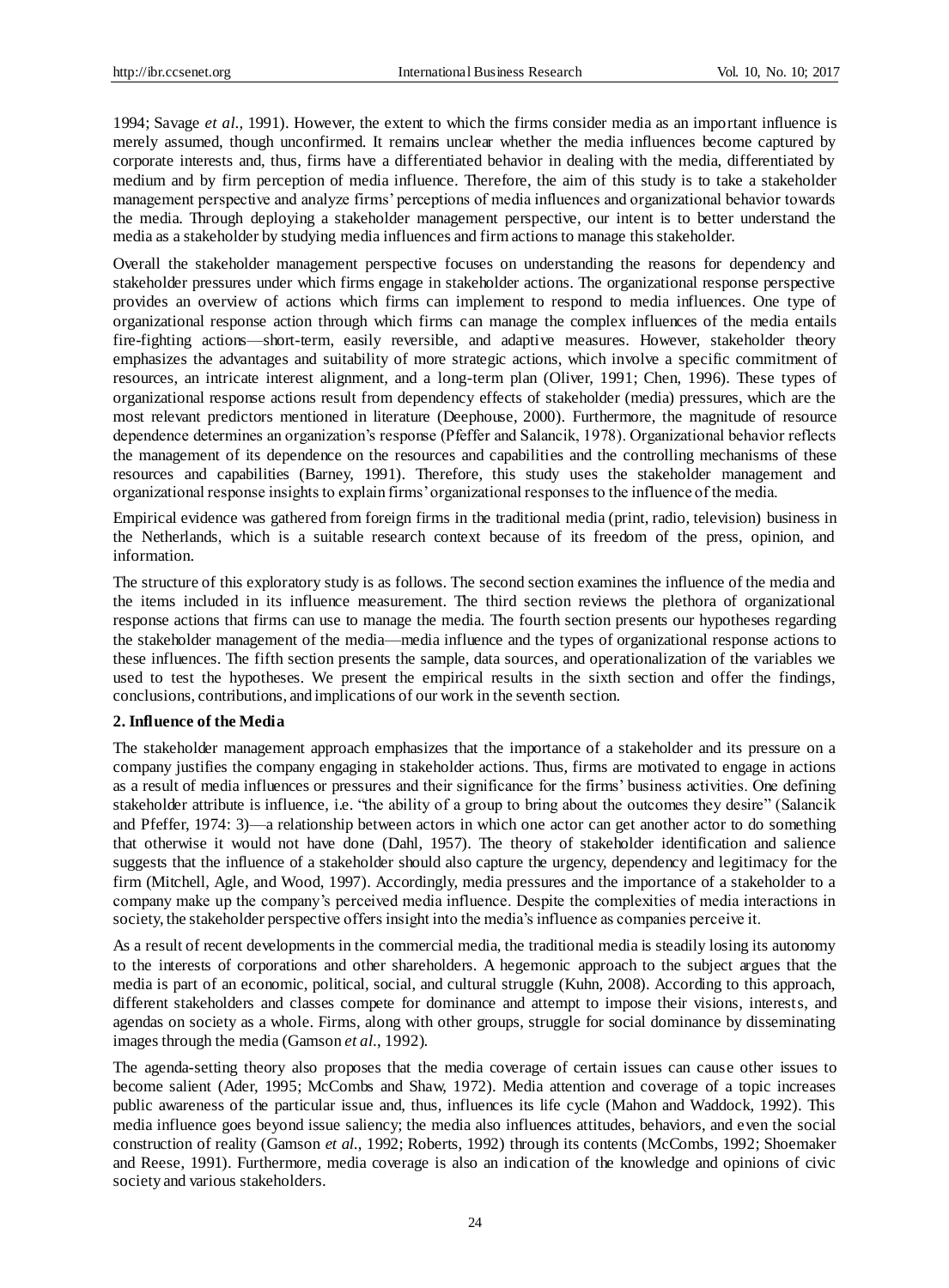The media, therefore, is a participant in the social construction process (Gamson *et al.*, 1992) because it not only contains information available for processing by stakeholders (Weigelt and Camerer, 1988) but it also records and influences public opinion (Ferrier, 1997). Some people regard media influence as a form of mind control or influence that operates indirectly through mental representations and communication of content. Others regard it as the extent to which mental representations of the public (people, groups, civic society, stakeholders at large) can be controlled by the media (Haley, 1996). The fields of cognitive and social psychology show that the perceived media influence can be explained by notions of media credibility, public accountability, responsibility, and answerability (van Dijk, 1992; Fudenberg, Levine, and Maskin, 1994).

Media credibility reflects the extent to which society (civil society, consumers, and various groups beyond the scope of this study) consider media discourse, stories, images, and agenda to be a transparent construction of reality. Media credibility is a matter of perception, and claims about the coherency of media discourse vary (Sinha, Inkson, and Barker, 2012). The media record shapes public knowledge and opinions about firms as it also shapes knowledge and opinions on other topics (Kuhn, 2008). Regarding firms' actions, Fombrun and Shanley (1990: 240) assert that the media is more than simply advertising and reporting on firms' actions; it can also function as "active agents shaping information." How this information transfer takes place is often labeled as media responsibility, or the proper conduct of the media institutions and actions (Fombrun and Shanley, 1990; Kiousis, 2004). Public accountability, the media's willingness or informal obligation to render account or be held accountable for its actions, can also explain the media's influence. Media accountability is the informal requirement for the media to provide an unbiased record of events, issues, or opinions and to be a neutral disseminator of information (Weaver and Wilhoit, 1986; Lanzara, 2009). When the public perceives certain media entities as highly accountable, the level of trust is high. Some examples of high accountability are situations in which an entity has not been accused of bias or has not had to publicly retract inaccurate stories (Hallin, 1986). This superior conduct is contracted or assigned to the media by governments through legislation or by social, moral, and ethical consensus, providing formal or normative frames stipulating the ethical extent of the media's activities and its conduct (Robinson, Barth, and Kohut, 1997). In addition, McQuail (1997) describes media influence as a form of answerability that distinguishes between two types of liability. Negative liability occurs when the media damages firms' reputation and image. Positive liability occurs when firms achieve certain goals through the media (Bardoel, 1996; Bardoel and d'Haenens, 2004). Therefore, the media's perceived influence on firms is its credibility in combination with political and public accountability, responsibility, and answerability. If the media is able to present issues in a complete and accurate manner, its impact is high (Robinson *et al.*, 1997).

## **3. Firms' Actions to Manage the Media**

The media mainly influences economic and social interaction (Williamson, 1985) through information exchanges between various stakeholders and the society at large (Aranson, 1990; Gamson *et al.*, 1992; Hynds, 1994), and it disseminates and presents the stories, ideas, and information about business practices and shapes firms' image, reputation, and legitimacy (Dean and Brown, 1995). From a classic rationality viewpoint, firms may interact with the media on an ad hoc basis when their business activities are affected (Neuman *et al.*, 1992). However, a stakeholder management perspective would argue that a continuous management action repertoire is necessary because the media is an overarching, paramount stakeholder that can help firms achieve a competitive advantage (Greenwood *et al.*, 2005; Baron and Diermeier, 2007; Cook and Fox, 2000; Wartick, 1992). Furthermore, organizational response literature provides two main types of organizational response actions that firms can use to manage the media. One type involves fire-fighting techniques deployed from time to time, when necessary, to achieve short-term objectives or provide an adaptive response to a specific event (Chen, 1996; Oliver, 1991). Such actions typically consist of incremental and reversible measures to respond to negative media exposure and to provide immediate needed remedies. Therefore, issue or event specificity and ad hoc tactics are the major characteristics of the fire-fighting response (Kobrin, 1982). Firms initiate responses as short-term actions on an issue-by-issue basis (Kaufmann, 1998). Standing out and making their voice heard only when a certain issue has become salient may benefit the firms by enhancing their reputation (Deephouse, 2000). Some scholars assert that the media generally presents events instead of issues (Gamson *et al.*, 1992), an argument that sustains event specific actions as a suitable way to manage the media. Accordingly, it is possible to describe fire-fighting actions as a firm's response through or to the media following an event or other timely matters. For this reason, firms make use of fire-fighting actions when the effects have become perceptible and necessary (Hillman and Hitt, 1999; Mitchell and Blumler, 1994). They must consider the evolution of a public issue and how to manage it (Bigelow, Fahey, and Mahon, 1993). Through fire-fighting actions, firms quickly manage contingencies from the media without necessarily attempting to coordinate the organization with these contingencies (Donaldson, 1996).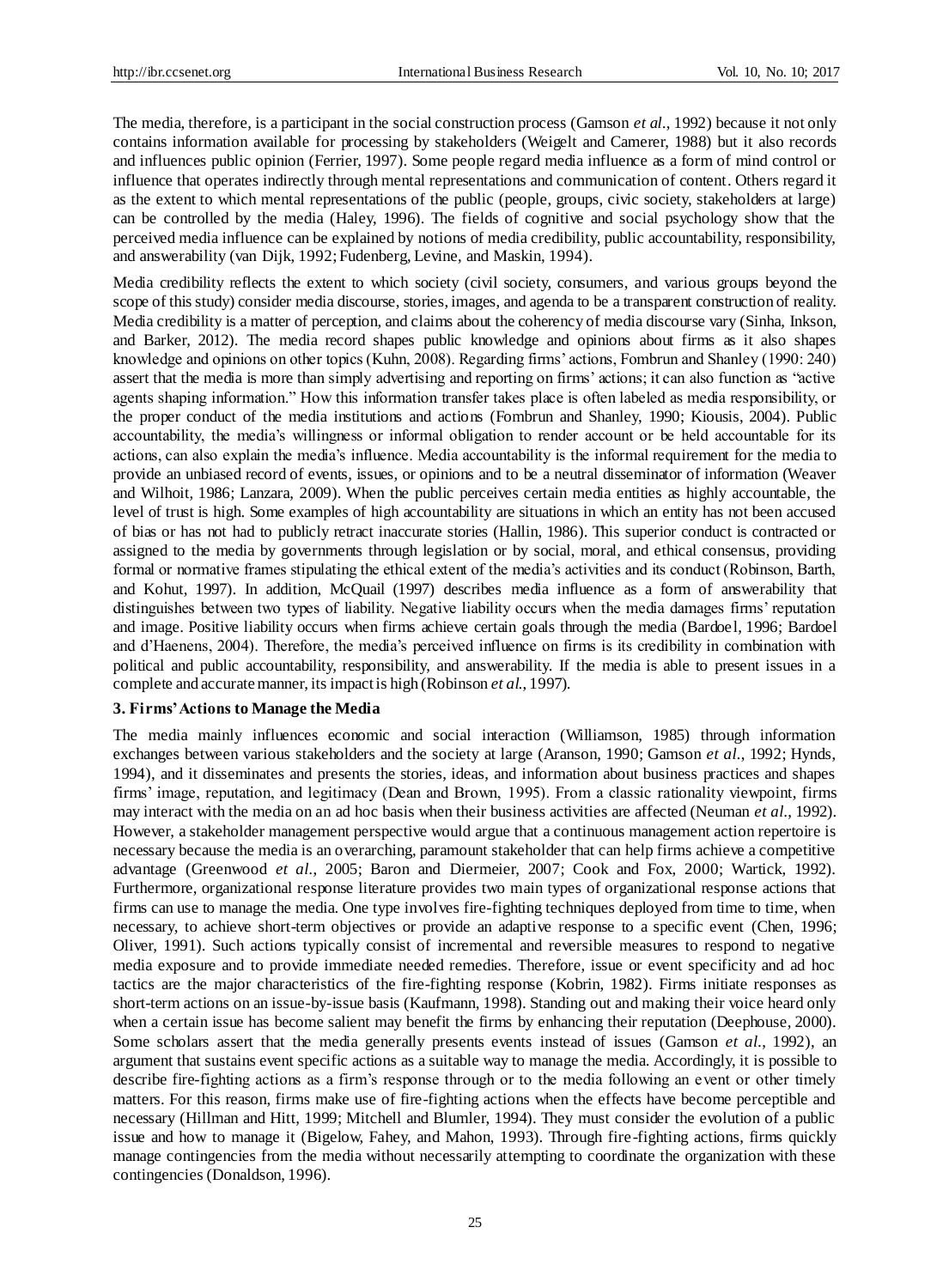Another way for firms to deal with the media is through long-term response actions that involve a significant commitment of resources that take into account specific media characteristics such as pluralistic issues, the most influential media types and means, issue management, interest points, or other matters of concern (Bigelow *et al.*, 1993; Chen 1996; Miller and Wanta, 1996). According to this scrutiny, firms establish long-term objectives aimed at aligning their way of doing business with the features detected during the initial screening of the stakeholder influences (Nahapiet and Ghoshal, 1998). The repertoire for strategic response actions initially entails a strategic screening and, accordingly, a further adaptation to the contingencies of the media detected during the screening—attempting, to a certain extent, to adapt organizational strategies to the media contingencies (Reed, 1985; Pennings *et al.*, 1998). The media's ability to affect firms' reputation by influencing society's perception of what it should regard as good or ethical business practices (van Dijk, 1992; Fombrun, Gardberg, and Barnett, 2002) justifies strategic actions as suitable for media management. Firms preview certain influences before they take place and attempt to diminish their impact on their business activities (Tanzi, 1998; Oliver, 1991). It is necessary for firms' strategic actions to have clear objectives—for example, when a firm aims to be first at informing various stakeholders about a specific issue before the issue becomes widely salient and affects the firm's image (Capriotti, 2009; Oliver, 1991; Bigelow *et al.*, 1993). Thus, strategic response actions help firms craft their image among other stakeholders and shape the perception of their organizational mission and practices, and they help firms avoid becoming the target of negative public perception (Wartick, 1992; Bertrand, 2000; Capriotti, 2009).

### **4. Hypotheses**

Firms' perception of the media influences determines the priority of organizational responses and types of actions they take. Firms assess whether the media, through its influence, can benefit or hinder their activities and decide accordingly on the necessity and depth of their organizational responses (types of actions). If a firm perceives the media as being strongly influential on public opinion, society, and stakeholders on a particular issue important to it, it will likewise perceive the potential media threats or opportunities to be important. The extent of media influence dictates the potential to benefit or harm firms' activities (Capriotti, 2009). For this reason, a strong media influence is an important source of competitive advantage and disadvantage (Deephouse, 2000), legitimacy, and reputation building (Wartick, 1992). Firms must use this increased media influence to create perceptions and outer representations of their organizational image, which must align with their interest issue, scope, and practices. To do so, firms must look for opportunities to align and adapt the organization to external media contingencies. Thus, when media influence is high, firms perceive either increased opportunities through stakeholder management or increased potential threats to their reputations and social legitimacy. In either case, there are strong incentives for firms to plan strategic response actions to manage potential increased media influence (Greenberg, 1966).

However, when firms perceive media influence to be low, they will perceive the influence and benefit of media coverage of their activities to be limited (Kiewert and McCubbins, 1991). In this situation, firms use temporary and easy-to-implement fire-fighting actions that provide them with a buffer against random events with low implications for their business activities (Chen, 1996; Mitchell and Blumler, 1994). When firms perceive media stakeholders to be nonthreatening, their responses to media activities are also limited, which further demotivates firms' stakeholder management activities (Donaldson, 1996). Therefore, we formulate the following hypothesis:

# *Hypothesis 1: The higher the perceived media influence, the more likely it is that the firm will use strategic actions rather than fire-fighting actions to deal with the media.*

Although the perception of media influence is an important element that justifies the choice of whether to employ fire-fighting or strategic actions, the available resources can also help determine organizational response actions (Conner and Prahalad, 1996; Hall, 1993; Hillman *et al.*, 2004). Firms with a large resource base are more visible to the public eye, one reason they are sensitive to the media's influence and coverage. Because large firms enjoy higher visibility and exposure to more stakeholders than small firms, they also are more vulnerable to the influence of the media (Getz, 1997). According to Meznar and Nigh (1995; p. 980), "The larger a firm becomes, the more likely it is to catch the public's eye." Large firms are generally also dependent on many influential stakeholders and, therefore, are motivated to develop and maintain long-term relationships and networks with these stakeholders and to solidify their trust and reputation through media entities. These large firms are not only more motivated to use strategic actions to build trust, develop a reputation, and maintain continuous interactions with the media (Capriotti, 2009) than small firms, but they also have the means (tangible resources) to dedicate to response actions. In this case, their tangible resources represent not only an incentive for strategic actions and stakeholder management but also a means to facilitate the implementation of these actions (Bhuyan, 2000). Thus, they try to prevent and minimize potential risks by deploying organizational resources for strategic action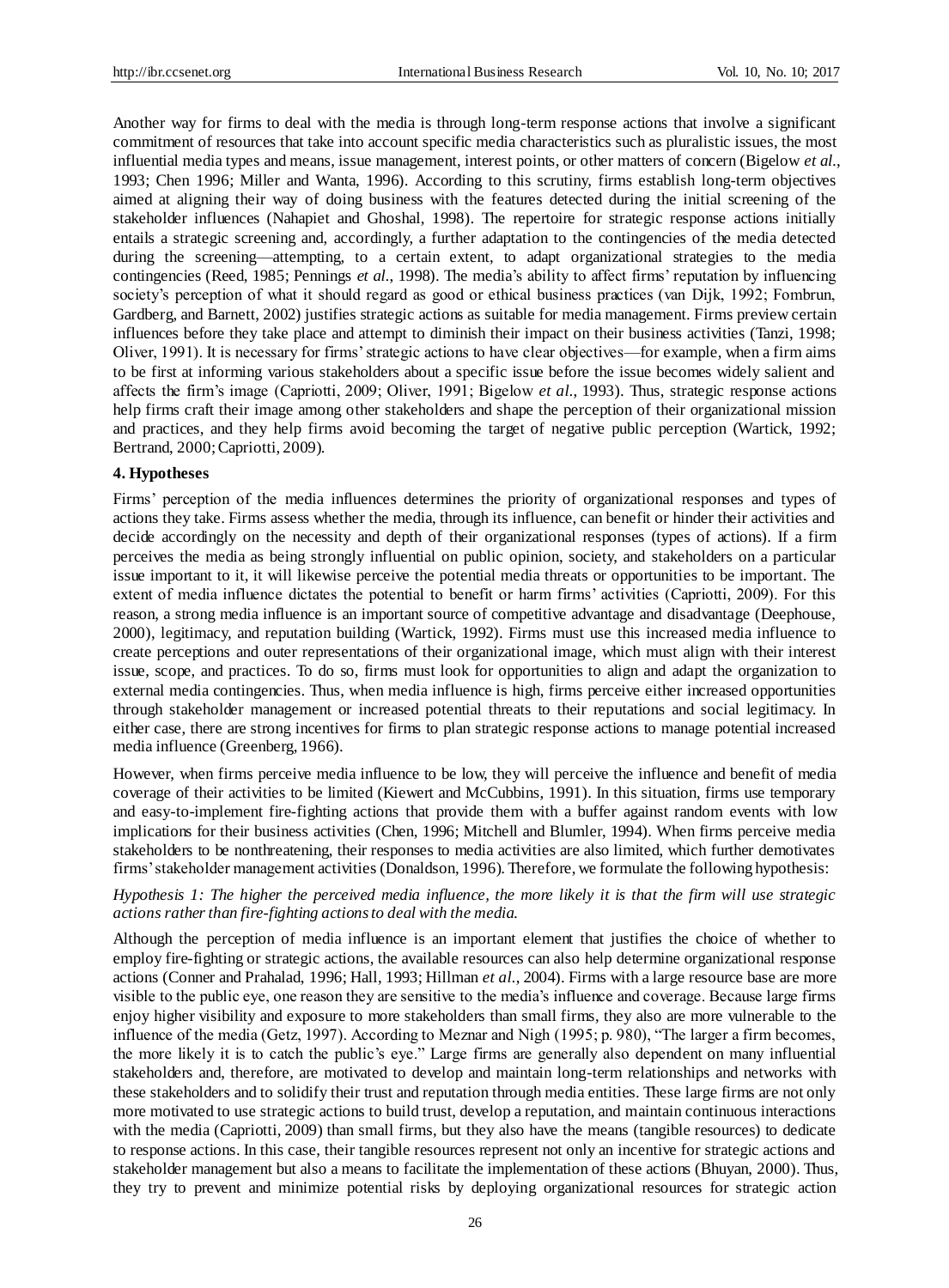planning (Masters and Keim, 1985). Firms with a small resource base focus more on market stakeholders than on nonmarket stakeholders such as the media (Hannan *et al.*, 1995). Because these firms are restricted in their actions by limited tangible resources, they can dedicate fewer resources to response actions (Mosakowski, 1998). Therefore, firms with a large tangible resource base are more inclined to employ strategic response actions to deal with media stakeholders. For this reason, we formulate the following hypothesis:

*Hypothesis 2: The more tangible resources a firm has, the more it will use strategic actions rather than fire-fighting actions to manage the media.* 

Intangible resources may also determine the preference for using a certain type of organizational response action (Hall, 1993). New firms aiming to develop social capital and stakeholder networks may lack sufficient intangible resources, such as experience, knowledge accumulation, social capital, and relationship networks, to deal with stakeholders (Hillman, Schuler, and Keim, 2004; Boddewyn and Brewer, 1994; Hillman and Hitt, 1999; Edwards and Fowley, 1998). Thus, young firms have different priorities than established firms (Hannan and Freeman, 1984). This lack of intangible resources, such as experience and familiarity, combined with a lack of roots and reputation, creates an incentive to implement strategic actions and develop relationships with other stakeholders (Hillman, 2003). In addition, credible reputations are intrinsic to social capital, the tacit resource attained through network building (Sinha, Inkson, and Barker, 2012). Newly established firms with limited experience must learn new roles as social actors, build social capital, position themselves in the business environment, and attract the interest and influence of various stakeholders (Hannan *et al.*, 1995; Uzzi, 1997). Therefore, it is important for such firms to focus on creating in-depth relationships with and through media and other nonmarket-related actors, getting involved in the development of media-salient (interest) issues, and building a network that embeds social capital (Sinha, Inkson, and Barker, 2012; Luo, 1999). Strategic actions could help new firms achieve such objectives and develop networks that result in social capital. Therefore, the lack of intangible resources creates incentives for new firms to use strategic response actions to build relationships with nonmarket stakeholders such as the media (Hillman, 2003; Luo and Peng, 1999). Consequently, we expect that firms with fewer intangible resources will use strategic response actions to manage the media to compensate for this deficiency (Suchman, 1995; Hsu and Hannan, 2005). Therefore, we formulate the following hypothesis:

*Hypothesis 3: The fewer intangible resources a firm has, the more likely it will use strategic actions rather than fire-fighting actions to manage the media.* 

## **5. Methodology**

#### *5.1 Sample and Data*

The media, in particular the news media, has a strong impact on public opinion and knowledge creation and diffusion. The news media presents and analyzes issues and sets the public agenda. Its ability to transfer issues of importance from its own agendas to the public agenda makes it powerful and thus essential in assessing its influence on the business community and on opinion formation and knowledge diffusion. Sometimes entertainment and sports media also place issues, in particular local news content, on the public agenda, but this is not part of their main function (Djankov *et al.* 2003; MediaMonitor, 2011). In this study, we therefore exclude entertainment and sports media.

The media landscape is in transition. As a result of digitization, new media sources are developing, and content is becoming more and more mobile. The development of new media has even sped up the blurring of boundaries and the convergence of different traditional media industries into one (van Kranenburg and Ziggers, 2013). Most technologies described as "new media" are digital and are often manipulable, networkable, dense, compressible, and interactive. Although the media landscape is difficult to define, even if all traditional media entities such as newspapers and television channels were to disappear, the new media would still influence public opinion and knowledge creation and diffusion. Therefore, this study focuses on the news media—specifically on that of the Netherlands, where the traditional news media is still relatively strong. Newspapers, television, magazines, and radio, respectively, reach more than 70, 95, 93, and 70 percent of the population in given a week (Zenith Media, 2011). All of these news media sources also have their own publicly accessible websites. Reading online dailies and magazines, listening to Web radio, watching Web television, and participating in activities related to obtaining and sharing audiovisual content are popular among Dutch citizens (Media Monitor, 2011). The Netherlands has one of the highest percentages in the world of regular Internet users (86 percent).

Concerning media freedom, the Netherlands has for many years placed in the top 10 in the Reporters sans Fronti éres ranking (2012). The United States (in 1791) and the Netherlands (in 1848) are among the first nations to guarantee fundamental rights and liberties such as freedom of the press, freedom of opinion, and freedom of information. Engesser and Franzetti (2011) assert that countries with a long tradition of freedom tend to adopt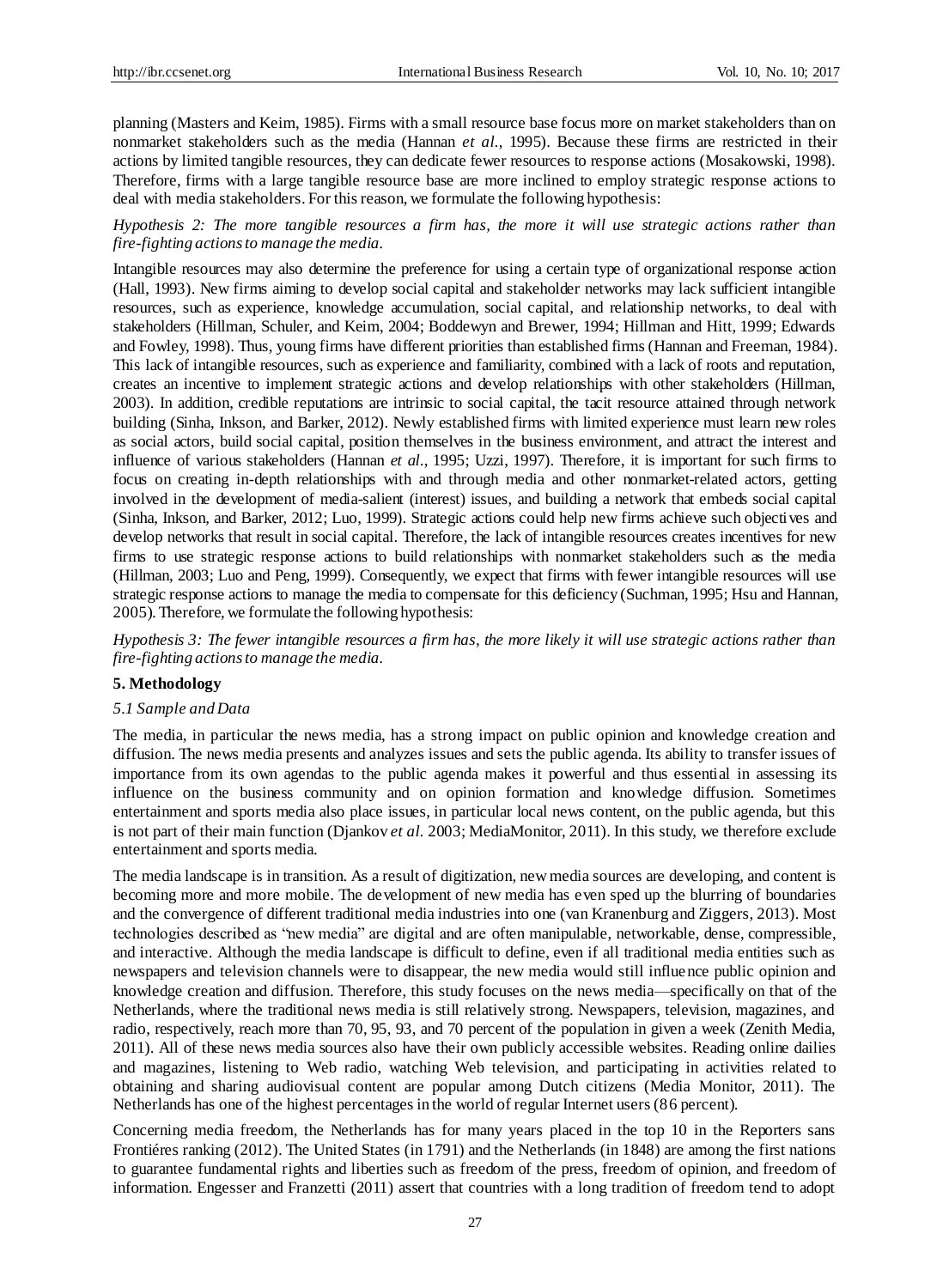media earlier than others.

We gathered the data for this study using a postal survey conducted among managing directors of foreign firms in the Netherlands during the summer of 2010. We selected the initial sample of 800 medium- and large-sized foreign firms operating in the Netherlands from the Dun & Bradstreet database in 2009. At the time, these foreign firms delivered 30 percent of their total business volume in the Netherlands, and the total turnover rendered €366 billion, representing 30 percent of the total turnover in the Netherlands. Furthermore, foreign firms accounted for 21 percent of overall investments and for 22 percent of the investments in research and development (Netherlands Foreign Investment Agency, 2012). To improve our preliminary survey and assess its feasibility, we first conducted 17 in-depth interviews with the firms' managers and discussed the survey items. We used their comments and suggestions to revise the survey. Subsequently, we carried out a pilot survey to evaluate the revised survey instrument. The returned responses totaled 180 foreign firms (22.5 percent of the sample group) operating in the Netherlands and originating from 21 home countries: Austria, Belgium, Bermuda, Canada, Denmark, England, Finland, France, Germany, India, Ireland, Italy, Japan, Luxembourg, Norway, Portugal, South Africa, Spain, Sweden, Switzerland, and the United States). Missing survey data reduced the number of usable responses to 157.

#### **6. Variables**

### *6.1 Dependent Variable*

The dependent variable of the study is the *type of actions* firms use to manage the media. The media practices we measured include the following: disseminating press releases; holding press conferences; training employees in media relations; contracting media experts; hiring media specialists; contracting public relations specialists; contracting external lobbyists; building socially responsible reputations; and attending to interest groups (Baron, 2006; Bertrand, 2000; Hutchins Commission, 1947; Oliver, 1991; Wanta and Hu, 1994). We asked the firms to specify how often they use each action: "never used" (fire-fighting), "rarely used" (fire-fighting), "very frequently used" (strategic), and "continuously used" (strategic) (Chen, 1996; Hillman, *et al.*, 2004; Kaufmann, 1998). To establish which type of action each firm uses, we compared its score on fire-fighting with its score on strategic actions; we considered the firms having a fire-fighting score higher than 0.5 to be implementing fire-fighting actions and coded them as 0; we considered the firms with a strategic score higher than 0.5 to be implementing strategic actions and coded them as 1. All firms tended to fall neatly into one of the two categories—either fire-fighting or strategic.

Table 1. Correlation of factors for perceived media influence

| <b>Variables:</b>                              |      | 2    | 3    | 4    | 5    | 6    | 7    | 8    | 9    | 10   | 11   | 12   |
|------------------------------------------------|------|------|------|------|------|------|------|------|------|------|------|------|
| Items component <i>accountability</i>          |      |      |      |      |      |      |      |      |      |      |      |      |
| 1. Media's fairness                            |      |      |      |      |      |      |      |      |      |      |      |      |
| 2. Media's accuracy/factuality                 | 0.67 |      |      |      |      |      |      |      |      |      |      |      |
| 3. Independence of media institutions          | 0.44 | 0.74 |      |      |      |      |      |      |      |      |      |      |
| <b>Items component answerability</b>           |      |      |      |      |      |      |      |      |      |      |      |      |
| 4. Up-to-date coverage                         | 0.47 | 0.49 | 0.58 |      |      |      |      |      |      |      |      |      |
| 5. Concern for public interest                 | 0.41 | 0.51 | 0.59 | 0.45 |      |      |      |      |      |      |      |      |
| 6. Concern<br>for<br>community's               | 0.46 | 0.43 | 0.49 | 0.46 | 0.59 |      |      |      |      |      |      |      |
| well-being                                     |      |      |      |      |      |      |      |      |      |      |      |      |
| Items component <i>credibility</i>             |      |      |      |      |      |      |      |      |      |      |      |      |
| 7. Confidence in media institutions            | 0.63 | 0.48 | 0.48 | 0.42 | 0.46 | 0.60 |      |      |      |      |      |      |
| 8. Trustworthiness                             | 0.63 | 0.50 | 0.63 | 0.39 | 0.48 | 0.44 | 0.44 |      |      |      |      |      |
| 9. Media's<br>saliency<br>(influence)          | 0.62 | 0.52 | 0.57 | 0.45 | 0.51 | 0.48 | 0.51 | 0.68 |      |      |      |      |
| capacity)                                      |      |      |      |      |      |      |      |      |      |      |      |      |
| <b>Items component responsibility</b>          |      |      |      |      |      |      |      |      |      |      |      |      |
| 10. Report of the whole story                  | 0.69 | 0.54 | 0.57 | 0.31 | 0.46 | 0.48 | 0.55 | 0.57 | 0.64 | 0.65 |      |      |
| 11. Separation of fact and opinion             | 0.53 | 0.68 | 0.66 | 0.48 | 0.51 | 0.46 | 0.49 | 0.60 | 0.61 | 0.47 | 0.59 |      |
| 12.Professionalism of<br>people<br>1n<br>media | 0.60 | 0.52 | 0.52 | 0.45 | 0.56 | 0.41 | 0.39 | 0.50 | 0.50 | 0.55 | 0.57 | 0.57 |

*6.2 Independent Variables*

We constructed the independent variable *perceived media influence* (Hypothesis 1) from the questionnaire survey through a composite measure indicating several items as perceived by firms with regards to traditional media (print, radio, and television). On a five-point Likert scale, the following items measured four major components of perceived media influence: confidence in media institutions, trustworthiness, media's saliency (influence capacity; items that measure the component *credibility*); media's fairness, media's accuracy/factuality, independence of media institutions (items that measure the component *accountability*); up-to-date coverage,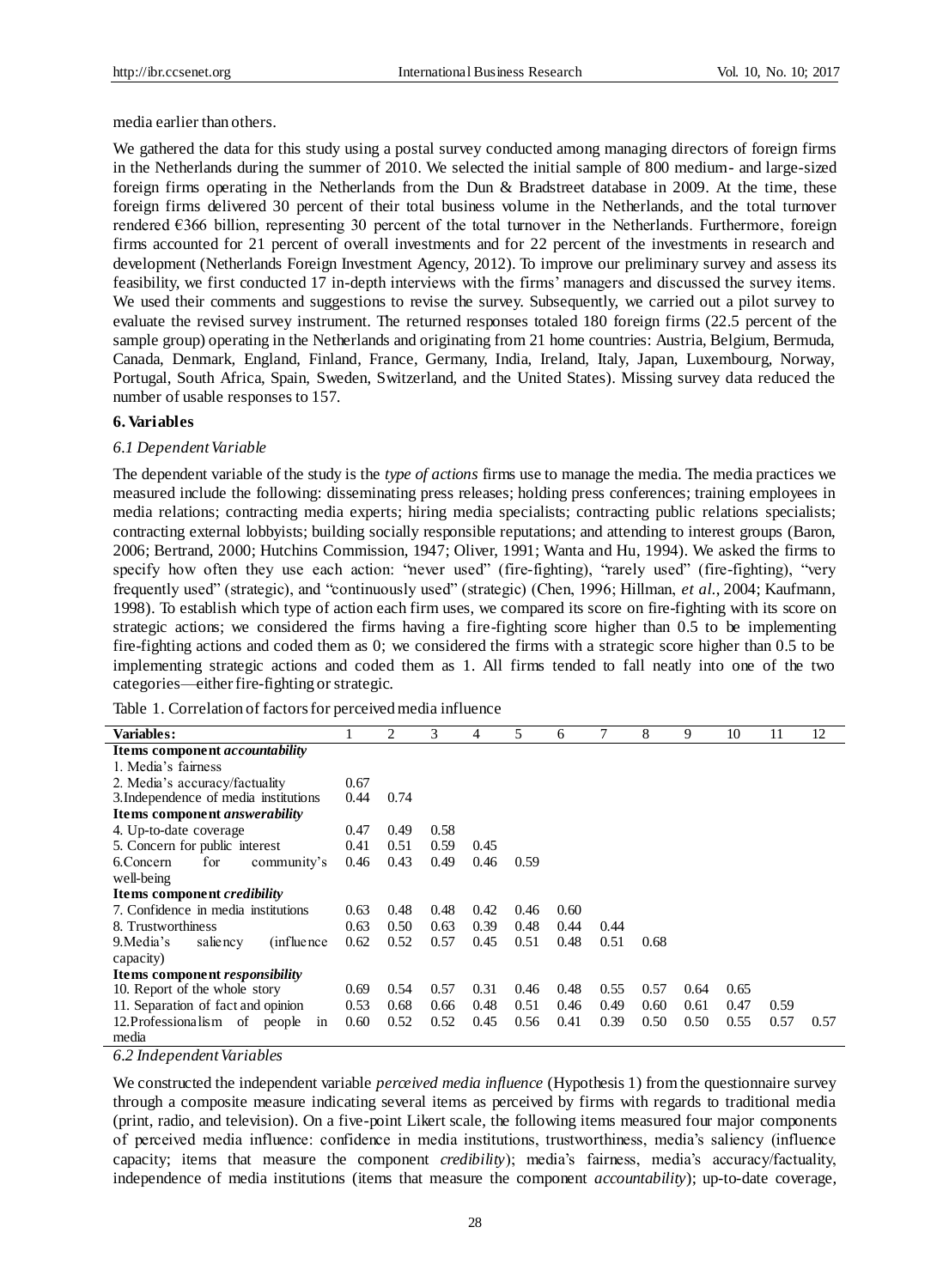concern for public interest, concern for the community's well-being (items that measure the component *answerability*); reporting the whole story, separation of fact and opinion, and professionalism of people in the media (items that measure the component *responsibility*) (Fudenberg *et al.*, 1994; Gamson *et al.*, 1992; Weaver and Wilhoit, 1986; McCombs and Shaw, 1972; Roberts, 1992). The correlation results fulfill the requirement condition for factor analysis (see Table 1).

Table 2 reports the results of the extraction method principal component analysis using the items mentioned earlier and the Cronbach's alpha of the factors we used. All items show a Cronbach's alpha higher than 0.9. This result shows that our components are reliable and should be used in the measurement of the variable perceived media influence. Because all the component factors showed high loadings, and thus were consistent contributions to the variable perceived media influence, none of the initial factors was excluded from the final analysis of the variable perceived media influence.

Table 2. Results extraction method: principal component analysis perceived media influence

|                                                                                                                              | Cronbach's                                                                                                                        |
|------------------------------------------------------------------------------------------------------------------------------|-----------------------------------------------------------------------------------------------------------------------------------|
|                                                                                                                              | alpha                                                                                                                             |
|                                                                                                                              |                                                                                                                                   |
|                                                                                                                              | 0.929                                                                                                                             |
|                                                                                                                              | 0.930                                                                                                                             |
|                                                                                                                              | 0.928                                                                                                                             |
|                                                                                                                              |                                                                                                                                   |
|                                                                                                                              | 0.928                                                                                                                             |
|                                                                                                                              | 0.929                                                                                                                             |
|                                                                                                                              | 0.927                                                                                                                             |
|                                                                                                                              |                                                                                                                                   |
|                                                                                                                              | 0.935                                                                                                                             |
|                                                                                                                              | 0.931                                                                                                                             |
|                                                                                                                              | 0.933                                                                                                                             |
|                                                                                                                              |                                                                                                                                   |
|                                                                                                                              | 0.931                                                                                                                             |
|                                                                                                                              | 0.928                                                                                                                             |
|                                                                                                                              | 0.931                                                                                                                             |
| Raw<br>component<br>0.670<br>0.735<br>0.770<br>0.740<br>0.729<br>0.801<br>0.708<br>0.762<br>0.679<br>0.720<br>0.760<br>0.740 | Rescaled<br>component<br>0.681<br>0.772<br>0.782<br>0.805<br>0.781<br>0.837<br>0.650<br>0.740<br>0.682<br>0.759<br>0.822<br>0.727 |

Table 3 provides the correlation results, square roots, and bootstrapping results for the constructs used to measure the variable perceived media influence.

Table 3. Construct-level measurement statistics and bootstrapping procedure perceived media influence

|                |      |      |      |      | Beta coefficients | T-values |
|----------------|------|------|------|------|-------------------|----------|
| Accountability | 0.70 |      |      |      | 0.35              | 2.00     |
| Answerability  | 0.28 | 0.72 |      |      | 0.28              | 1.95     |
| Credibility    | 0.26 | 0.16 | 0.74 |      | 0.35              | 2.02     |
| Responsibility | 0.26 | 0.24 | 0.09 | 0.70 | 0.19              | 1.29     |

<sup>a</sup>Bold numbers on the diagonal denote the square root of the average variance extracted.

The square roots of the average variance extracted and the evaluation of the measurement model reveal that the items we used to measure the components of the variable *perceived media influence* are good indicators for these components (square root accountability 0.70; square root answerability 0.72; square root credibility 0.74; square root responsibility 0.70). Our results show that the most important constructs explaining the variable *perceived media influence* are accountability (t-value 2.00; coefficient 0.35), answerability (t-value 1.95; coefficient 0.28), and credibility (t-value 2.02; coefficient 0.35). Furthermore, the 0.70 square root for responsibility is high; however, the t-value of 1.29 shows a medium effect contribution of the construct *responsibility* to the measurement of the perceived media influence.

The independent variable *tangible resources* measures an organization's size by the number of employees it has (Hypothesis 2). According to Hall (1993) and Keim and Baysinger (1988), the number of employees relates directly to the ability of the firm to engage in long-term strategic actions and to generate constituency support and leverage with various stakeholders, among which we distinguished the media.

The independent variable *intangible resources* (Hypothesis 3) measures firms' experience in the business environment and among its stakeholders—the number of years since the firm was established. This indicator provides a fair overview or a proxy of the experience, social capital, and knowledge the firm has accumulated about the business environment and stakeholders (Hall, 1993).

*6.3 Control Variables*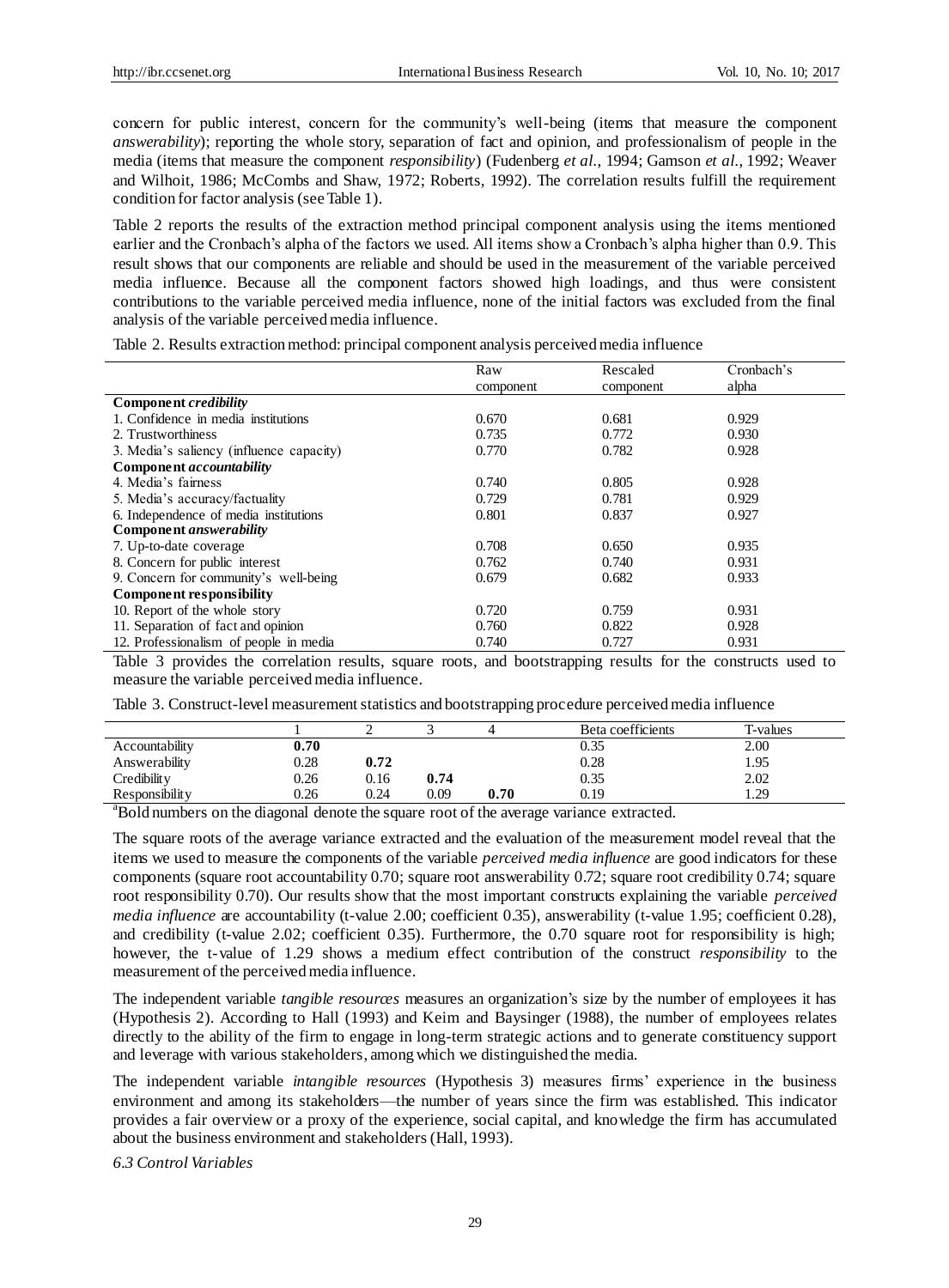Some industries tend to attract media attention more than others. Therefore, we control for possible industry effects with the variables industry dummies for the three most-targeted industries in the Netherlands. The three industry dummies are manufacturing, finance and insurance, and services. In some industries, firms might be more sensitive to media influence than other sectors because of the direct impact of the media on their activities (e.g., sales) or because of increased media exposure of certain industries (i.e., industries with high concern about responsible operation tactics or environmental issues).

The control variable regional headquarters (HQ) function indicates whether the firm operates as a regional HQ. It is a dummy with the value of 1 if the firm has a regional HQ function and with a value of 0 if it has no regional HQ function. Firms with a regional HQ function are more visible to the public eye and more sensitive to reputation and legitimacy issues. Thus, for these firms the media could have a strong influence on interactions with various stakeholders, interest issue development, and agenda setting (Bhuyan, 2000).

The control variable market scope designates the spectrum of interactions and stakeholders involved in the firms' activities. We measured this control variable based on the destination of the firm's sales. We asked the managing director to indicate what share of the total sales would be going to the country's market. We used these shares to create the market scope variable, which ranges between 0 and 1; the closer the variable is to 0, the broader the market scope, and the closer it is to 1, the narrower the market scope.

The control variable number of other subsidiaries of the parent company in the same country indicates the visibility of multinational enterprises. It is the number of firms within the same parent company. The more subsidiaries the corporate parent has, the more likely it is that the firm enjoys higher visibility among various stakeholders as a result of this exposure; thus, it becomes more vulnerable to the media influence (Getz, 1997).

In addition, given that our sample focused on foreign firms, we considered other variables specific to the sample group of foreign firms that might also relate to their choice of response actions. The control variable country difference captures the difference in political systems between the home country and the host country of the firm. In international contexts, actions can be a vehicle for cultural expression and social cohesion between the values of the home country of the foreign firms and those of their host country (Bucy, 2003; Fombrun et al., 2002). This variable is based on the differences in Beck's political ideology scale between countries (Beck et al., 2001). Dow and Karunaratna (2006) show that Beck's political ideology scale also provides a good indication of the general psychic distance measure, which is the reason we use this scale to estimate the home and host country difference.

# **7. Analysis and Results**

Table 4 presents the descriptive statistics and the correlation matrix for the variables in this study. The correlation is low for most variables, indicating that multicollinearity is not a problem.

| Variables                    | Mean   |      |      |      | 4    |      | b    |      | ŏ    | 9    |
|------------------------------|--------|------|------|------|------|------|------|------|------|------|
| 1. Perceived media influence | .56    |      |      |      |      |      |      |      |      |      |
| 2. Tangible resources        | 474.53 | 0.15 |      |      |      |      |      |      |      |      |
| 3. Intangible resources      | 23.86  | 0.11 | 0.01 |      |      |      |      |      |      |      |
| 4. Manufacturing             | 0.43   | 0.11 | 0.17 | 0.18 |      |      |      |      |      |      |
| 5. Finance and insurance     | 0.15   | 0.10 | 0.16 | 0.00 | 0.08 |      |      |      |      |      |
| 6. Services                  | 0.14   | 0.17 | 0.05 | 0.10 | 0.05 | 0.07 |      |      |      |      |
| 7. Regional HQ function      | 0.24   | 0.00 | 0.18 | 0.11 | 0.17 | 0.08 | 0.10 |      |      |      |
| 8. Market scope              | 0.39   | 0.10 | 0.15 | 0.16 | 0.11 | 0.18 | 0.00 | 0.11 |      |      |
| 9. Nr. other subsidiaries    | 4.43   | 0.15 | 0.18 | 0.11 | 0.10 | 0.12 | 0.17 | 0.11 | 0.10 |      |
| 10. Country differences      | 0.35   | 0.24 | 0.16 | 0.10 | 0.17 | 0.14 | 0.15 | 0.17 | 0.16 | 0.14 |

Table 4. Descriptive statistics and bivariate correlations for all variables,  $N = 157$ 

In addition, we calculated variance-inflated factors (VIF) by running artificial ordinary least squares regressions between each independent variable as the dependent variable and the remaining independent variables (Maddala, 2000). Because all VIF values are smaller than 1.5, there is no multicollinearity between the variables. It is worth mentioning that 51.0 percent of the firms use fire-fighting actions to manage the influence of media on their business activities, and 49.0 percent of the sample implement strategic actions for the same purpose.

We used a binomial logit model to test our hypotheses. Because the results were unambiguous, we only examine the results of the full model. Compared with the other models, the full model has the expected lowest log-likelihood value. In terms of the overall fit of the model, the binomial logit model correctly predicts 83.8 percent of the dependent variable. Table 5 presents the results of the binomial logit model using NLOGIT 4.0.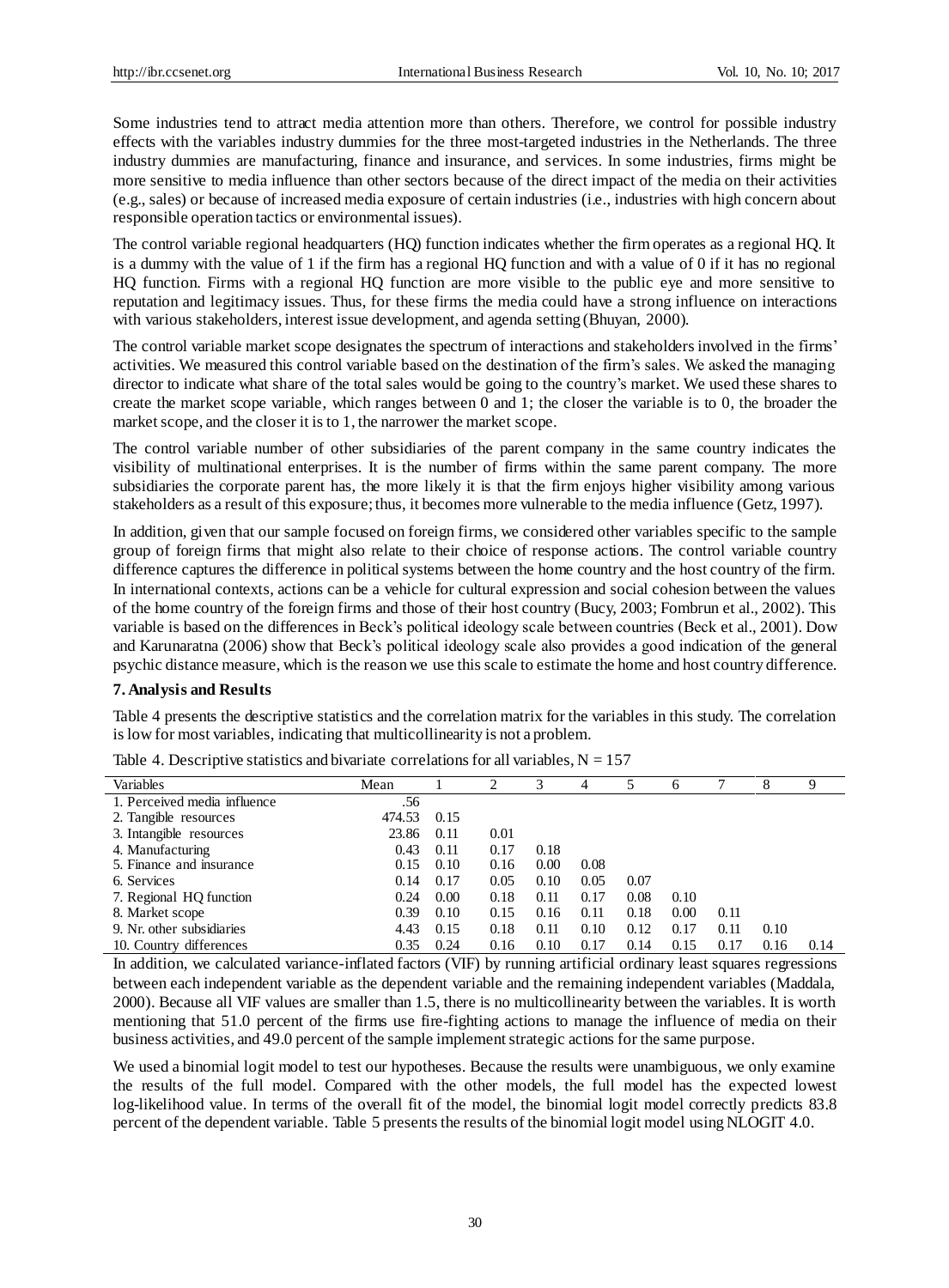|                                                                                                                              | Model with only |               | <b>Model with one</b>                                                                              |              |                   |
|------------------------------------------------------------------------------------------------------------------------------|-----------------|---------------|----------------------------------------------------------------------------------------------------|--------------|-------------------|
|                                                                                                                              | control         |               | hypothesis                                                                                         |              | <b>Full model</b> |
| Variable                                                                                                                     | Model 1         | Model 2       | Model 3                                                                                            | Model 4      | Model 5           |
| Constant                                                                                                                     | $-0.385$        | $-1.145$      | $-0.338$                                                                                           | 0.117        | $-0.585$          |
|                                                                                                                              | (0.480)         | $(0.560)$ **  | (0.486)                                                                                            | (0.520)      | (0.603)           |
| (H1) Perceived media influence                                                                                               |                 | 1.113         |                                                                                                    |              | 1.056             |
|                                                                                                                              |                 | $(0.376)$ *** |                                                                                                    |              | $(0.392)$ ***     |
| (H2) Tangible resources                                                                                                      |                 |               | $-0.001$                                                                                           |              | $-0.001$          |
|                                                                                                                              |                 |               | (0.002)                                                                                            |              | (0.002)           |
| (H <sub>3</sub> ) Intangible resources                                                                                       |                 |               |                                                                                                    | $-0.036$     | $-0.035$          |
|                                                                                                                              |                 |               |                                                                                                    | $(0.0110***$ | $(0.011)$ ***     |
| Manufacturing                                                                                                                | $-1.596$        | $-1.497$      | $-1.616$                                                                                           | $-1.222$     | $-1.150$          |
|                                                                                                                              | $(0.466)$ ***   | $(0.484)$ *** | $(0.468)$ ***                                                                                      | $(0.488)$ ** | $(0.505)$ **      |
| Finance and insurance                                                                                                        | $-0.306$        | $-0.225$      | $-0.280$                                                                                           | $-0.308$     | $-0.175$          |
|                                                                                                                              | (0.524)         | (0.539)       | (0.525)                                                                                            | (0.545)      | (0.558)           |
| Services                                                                                                                     | 0.627           | 0.754         | 0.686                                                                                              | 0.752        | 0.960             |
|                                                                                                                              | (0.625)         | (0.649)       | (0.635)                                                                                            | (0.675)      | (0.693)           |
| Regional HQ function                                                                                                         | 0.189           | 0.223         | 0.217                                                                                              | $-0.047$     | $-0.004$          |
|                                                                                                                              | (0.407)         | (0.425)       | (0.409)                                                                                            | (0.425)      | (0.439)           |
| Market scope                                                                                                                 | 1.488           | 1.701         | 1.502                                                                                              | 1.401        | 1.602             |
|                                                                                                                              | $(0.545)$ ***   | $(0.571)$ *** | $(0.546)$ ***                                                                                      | $(0.576)$ ** | $(0.600)$ ***     |
| Nr. other subsidiaries                                                                                                       | 0.048           | 0.037         | 0.046                                                                                              | 0.074        | 0.062             |
|                                                                                                                              | (0.047)         | (0.049)       | (0.047)                                                                                            | (0.052)      | (0.055)           |
| Country differences                                                                                                          | 0.428           | 0.443         | 0.452                                                                                              | 0.573        | 0.651             |
|                                                                                                                              | (0.751)         | (0.771)       | (0.754)                                                                                            | (0.784)      | (0.806)           |
|                                                                                                                              |                 |               |                                                                                                    |              |                   |
| Log likelihood function                                                                                                      | $-95.105$       | $-90.502$     | $-94.836$                                                                                          | $-87.759$    | $-83.804$         |
| in a march <b>1.</b> a state of<br>$\mathbf{M}$ and $\mathbf{M}$ are $\mathbf{J}$ and $\mathbf{J}$ are seen and $\mathbf{M}$ |                 |               | $\forall x \in \{0, 10, 44, \ldots, 0, 05, 44, 46, \ldots, 0, 01, 01, \ldots, 11, 1, \ldots, 11\}$ |              |                   |

Table 5. Results of binomial logit predicting the preference of firms for either fire-fighting or strategic actions

*Note:* Standard errors are in parentheses. \*p < 0.10 \*\*p < 0.05 \*\*\*p < 0.01; Tangible resources variable has been rescaled by dividing by 10.

We also estimated the binomial logit model with the variables tangible resources, intangible resources, and number of other subsidiaries, which we transformed into logarithms. The estimates of this model showed similar results to the model with variables without transformation. Table 5 displays the results of the model.

Hypothesis 1 states that the higher the perceived influence of the media in a society, the more likely a firm will use strategic actions rather than fire-fighting actions to manage the influence of the media. Our results show that firms that perceive the media as having a high influence prefer to use strategic actions to manage the influences of the media entities. Therefore, we accept Hypothesis 1.

Hypothesis 2 stresses that the more tangible resources a firm has, the more likely a firm will use strategic actions rather than fire-fighting actions to manage the influence of the media in the environment. The results indicate no significant relationship between tangible resources and the predilection toward a particular type of action. Therefore, we reject Hypothesis 2.

Furthermore, as Hypothesis 3 suggests, the fewer the intangible resources a firm has, the higher the likelihood that it will use strategic rather than fire-fighting actions to manage the media's influence. Based on the results, we accept Hypothesis 3.

Our empirical investigation also shows surprising results concerning the control variables. The outcome for the manufacturing dummy indicates that manufacturing firms employ fire-fighting actions to deal with the media's influences more often than firms from other industries. Another remarkable finding is the negative relationship between the market scope and the preference for strategic actions. Firms with a market scope focused mainly on one country's market prefer strategic actions, whereas firms with a focus on markets in a wider range of countries (broader market scope) implement fire-fighting actions to manage media influences. The other control variables—that is, the number of other subsidiaries from the same corporate parent, regional HQ function, and country differences in the political systems of the home and host country of the firm—do not significantly affect the preference for the type of media actions to host media.

Next, we examine the marginal effects that show the changes in the predicted probability associated with changes in the independent and control variables. A study of the marginal effects indicates the kind of impact of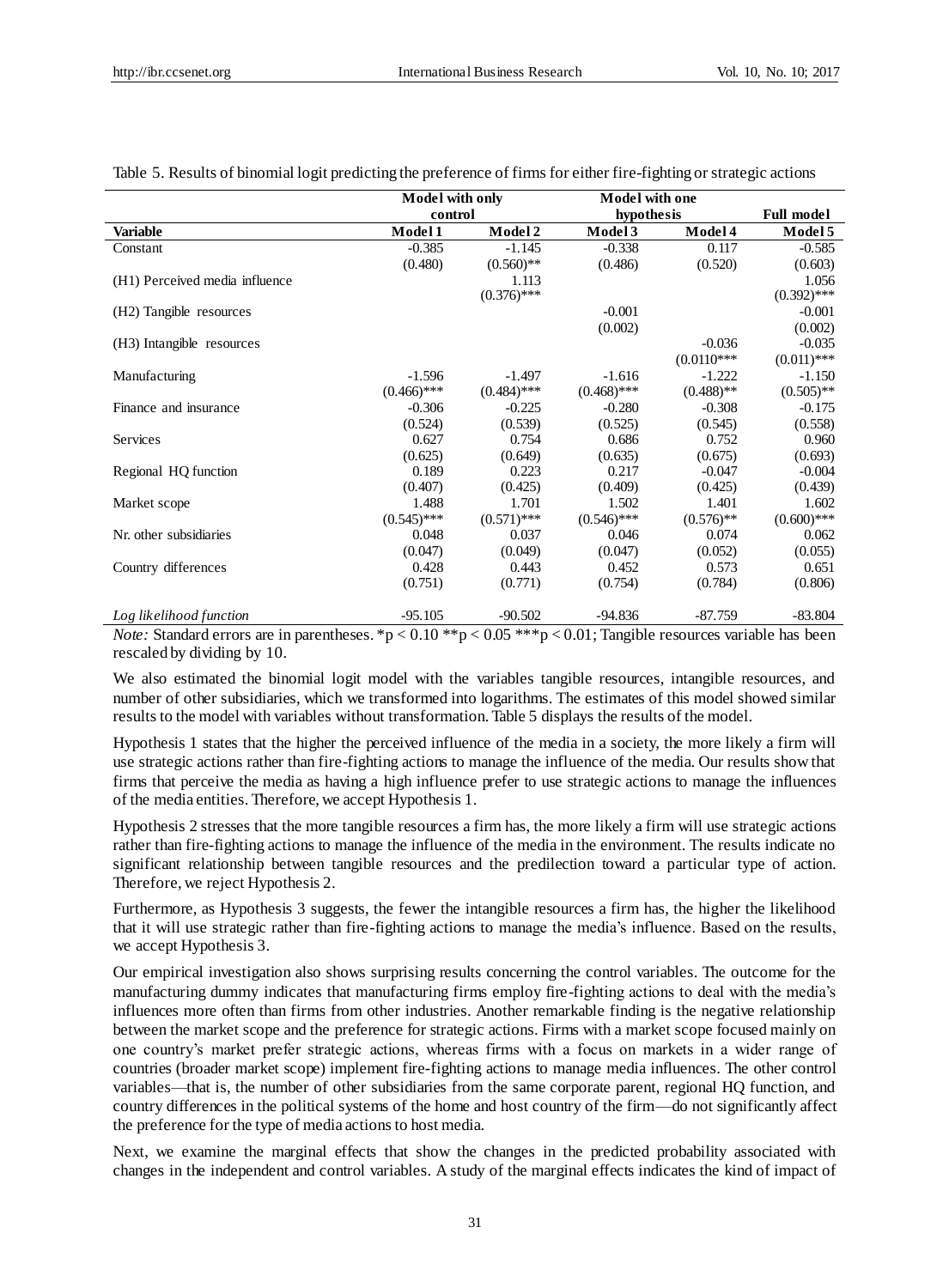the independent and control variables as well as their level of significance. Table 6 presents the marginal effects of the explanatory variables.

| Table 6. Results of marginal effects on the probability that firms prefer either fire-fighting or strategic actions |  |  |
|---------------------------------------------------------------------------------------------------------------------|--|--|
|                                                                                                                     |  |  |

|                                        | Model with only |               | <b>Model with one</b> |               |                   |
|----------------------------------------|-----------------|---------------|-----------------------|---------------|-------------------|
|                                        | control         |               | hypothesis            |               | <b>Full model</b> |
| <b>Variable</b>                        | Model 1         | Model 2       | Model 3               | Model 4       | Model 5           |
| Constant                               | $-0.096$        | $-0.286$      | $-0.084$              | 0.029         | $-0.146$          |
|                                        | (0.120)         | $(0.140)$ **  | (0.121)               | (0.129)       | (0.150)           |
| (H1) Perceived media influence         |                 | 0.271         |                       |               | 0.255             |
|                                        |                 | $(0.086)$ *** |                       |               | $(0.090)$ ***     |
| (H2) Tangible resources                |                 |               | $-0.003$              |               | $-0.003$          |
|                                        |                 |               | (0.004)               |               | (0.005)           |
| (H <sub>3</sub> ) Intangible resources |                 |               |                       | $-0.009$      | $-0.009$          |
|                                        |                 |               |                       | $(0.003)$ *** | $(0.003)$ ***     |
| Manufacturing                          | $-0.378$        | $-0.356$      | $-0.382$              | $-0.293$      | $-0.277$          |
|                                        | $(0.099)$ ***   | $(0.104)$ *** | $(0.099)$ ***         | $(0.110)$ *** | $(0.114)$ **      |
| Finance and insurance                  | $-0.076$        | $-0.056$      | $-0.070$              | $-0.076$      | $-0.043$          |
|                                        | (0.129)         | (0.133)       | (0.129)               | (0.132)       | (0.137)           |
| <b>Services</b>                        | 0.154           | 0.184         | 0.168                 | 0.185         | 0.233             |
|                                        | (0.148)         | (0.150)       | (0.148)               | (0.159)       | (0.156)           |
| Regional HQ function                   | 0.047           | 0.056         | 0.054                 | $-0.012$      | $-0.001$          |
|                                        | (0.101)         | (0.106)       | (0.102)               | (0.106)       | (0.109)           |
| Market scope                           | 0.372           | 0.425         | 0.375                 | 0.349         | 0.398             |
|                                        | $(0.136)$ ***   | $(0.143)$ *** | $(0.136)$ ***         | $(0.144)$ **  | $(0.150)$ ***     |
| Nr. other subsidiaries                 | 0.012           | 0.009         | 0.011                 | 0.018         | 0.015             |
|                                        | (0.012)         | (0.012)       | (0.012)               | (0.013)       | (0.014)           |
| Country differences                    | 0.107           | 0.111         | 0.113                 | 0.143         | 0.162             |
|                                        | (0.188)         | (0.193)       | (0.188)               | (0.195)       | (0.201)           |

*Note:* Standard errors are in parentheses. \*p<0.10 \*\*p<0.05 \*\*\*p<0.01

The results of the marginal effects study show that a one-point increase in perceived media influence increases the probability that a firm will prefer strategic actions by 0.255. Furthermore, a one-point increase in a firm's level of intangible resources decreases the probability that the firm will design and implement strategic actions by 0.009. The result for a firm's market scope shows that an increase in sales scope has a positive effect of 0.398 on the probability that the firm prefers to implement fire-fighting actions to deal with the media. Finally, a manufacturing firm has a higher probability of 0.277 of using fire-fighting actions rather than strategic actions to deal with the influences of the media.

## **8. Discussion and Conclusions**

Given its increased importance in the contemporary business environment, the media has irrefutably become a stakeholder that can greatly affect firms' business activities. Although few experts would dispute the overall influence of the media, relatively few studies on the stakeholder management perspective focus on the importance of the media as a stakeholder and its influence on the organizational behavior of firms (Deephouse, 2000; Baron and Diermeier, 2007). This study aims to contribute to the development of the stakeholder management perspective using the organizational response perspective by developing a more integrated perspective on the influence of an important stakeholder—the media—on firms. By investigating the media's perceived influence on firms and empirically supporting its relationship with the response actions of firms to deal with the influences of the media, we maintain that the media is an important stakeholder. Our empirical results show that the perceived media influence determines the type of actions firms employ to deal with the media. Previous studies have shown how firms' actions can influence media content (Capriotti, 2009; Sinha, Inkson, and Barker, 2012). These findings are significant to understanding that, on the one hand, the media influences firms' actions and, on the other hand, firms' responses can alter not only media content but also the media's influence on society. To better understand the perceived media influence, we develop a construct to measure the perceived influence of the media. The result of our factor analysis confirms that the following components explain the media's perceived impact: media fairness, accuracy, concern for the community's well-being, objectivity, up-to-date coverage, factuality, independence of its institutions, trustworthiness, concern for public interest, credibility, professionalism, and confidence in its institutions. The results confirm that firms perceive the impact that the media has in a society and the benefits of reputation building and information transfer it can convey differently. The firms that perceive the media as having a small influence do not dedicate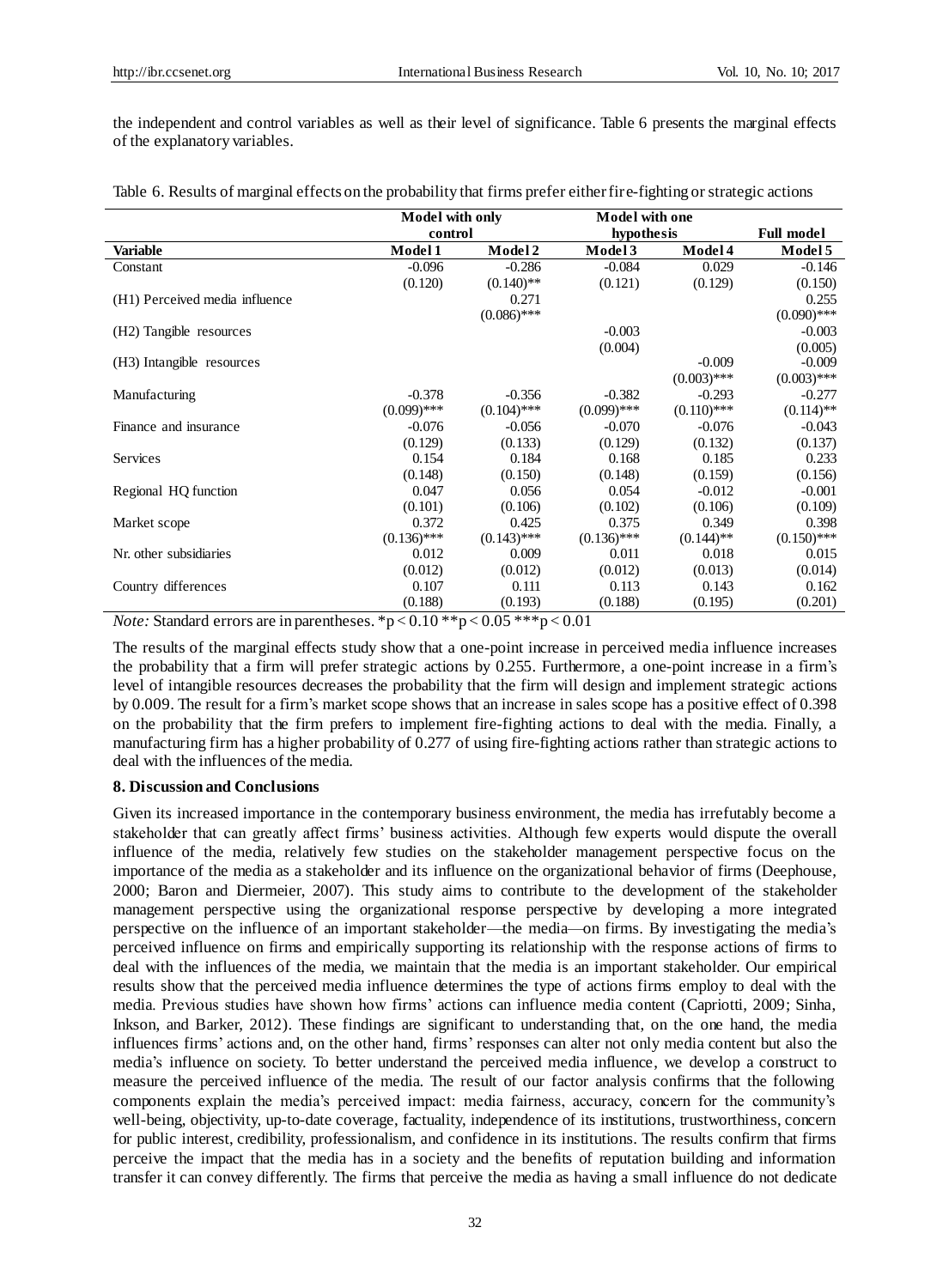time and resources to designing specific strategic actions for this stakeholder because they consider it harmless to their business operations or not useful for reputation-building purposes (Fudenberg *et al.*, 1994; Kogut and Udo, 1996). However, the firms that perceive the media as having a high potential impact employ strategic actions and develop in-house employee training programs aimed at using media influence to bolster their corporate reputation and legitimacy. Firms opt for fire-fighting actions such as temporarily contracting public relations specialists or calling press conferences for a specific issue rather than having in-house specialists working on a continuous base to improve relations with the media to strengthen their reputations. Such firms do not include such actions in employee training programs. Firms immobilize resources on a provisional basis (Hillman and Hitt, 1999), and, once the issue is solved, media awareness (of and within the organization) becomes a low priority (Kiewert and McCubbins, 1991).

Chen and Meindl (1991) show that it is possible to change people's perceptions by changing portrayals in the media. They employ the agenda-setting and social constructionist view. Along the same lines, we argue that through the media, it is possible to change firms' stakeholder perception and evaluation. The results of our study show that firms even hire external lobbyists to mitigate certain issues on behalf of the company to create a public image or transmit a public organizational stance toward a specific issue and thus influence agenda setting. When the perceived media influence is high, firms also build networks with the media to reach other stakeholders. These findings are in line with Bramson (2007).

Furthermore, empirical results show that the amount of intangible resources determine the type of response action; newly established firms are more motivated to implement strategic actions meant to develop social capital and relationships with other stakeholders using the media. These findings are consistent with the perspectives of Hillman and Hitt (1999) and Nahapiet and Ghoshal (1998). However, older established firms prefer to implement fire-fighting actions to manage the media. Our results mirror Yoffie and Bergenstein's (1985) arguments regarding the concept of political–public capital, which stresses the idea of accumulation over time. This theory stream makes intangible resources a proxy for accumulated knowledge, the reputation and credibility built by the firm among other stakeholders, or social capital (Boddewyn and Brewer, 1994; Hillman and Hitt, 1999; Pennings, Lee, and van Witteloostuijn, 1998; Dahan, 2005).

The results also show that firms with a single market orientation prefer to employ strategic actions to deal with the influence of the media, whereas firms with a broad market scope prefer to employ fire-fighting actions. Firms with a narrow scope and, thus, a small spectrum of contacts and stakeholders, employ strategic actions that enable them to build networks, social capital, and a reputation among stakeholders. These firms must manage fewer interest issues from stakeholders and can also intensify their relationships with them. Our results are contradictory to Chen's (1996), who argues that a broad market scope orientation or market dependence provides strong incentives for employing strategic actions.

In recent decades, media institutions and professionals have succeeded in strengthening their position within both market and nonmarket contexts as the media has linked important stakeholders and has brought into public eye various collective interest issues that do not always optimize firms' interests and courses of action (Bardoel and Deuze, 2001). Because of such developments, attributed to both endogenous and exogenous media contexts, this stakeholder has augmented its potential impact on firms' activities and society at large. Various stakeholders use the media to make a certain subject matter explode into public visibility and, in this way, affect its course of action. Because of this net of interests, the media often becomes a tool for other stakeholders. Likewise, it can serve this function for firms and become a tool to mold public image, set agendas, and manage stakeholders. An old proverb says, "If you are not at the table, you're probably on the menu" (unknown origin). This saying perfectly reflects the potential damages from failing to acknowledge and explore (the opportunities and threats of) the media as an intermediary stakeholder, which provides a forum in which firms and stakeholders debate (Gamson *et al.*, 1992; Deephouse, 2000).

Thus, our exploratory study strengthens the idea that firms should regard the media as an important stakeholder and, therefore, design and implement specific actions to manage its magnitude. These actions are not only meant to buffer the organization against media negativity but also to build reputations, strengthen legitimacy, and increase trust among other stakeholders. This rationale also relates to McQuail's study (1997), which describes the media as possessing benefits and liabilities. Intertwining McQuail's arguments with our findings, we regard the potential damages that the media can cause to firms' reputations and image to be liabilities and view the advantages achieved when firms employ the media to build legitimacy among stakeholders as benefits. Through actions, firms can manage the implications of the media as an external stakeholder as well as use the media to overcome various contextual barriers. Given that the media continuously shapes public opinion and knowledge through the content it communicates, firms can use the media's influence to craft their image or to position themselves vis-à-vis a specific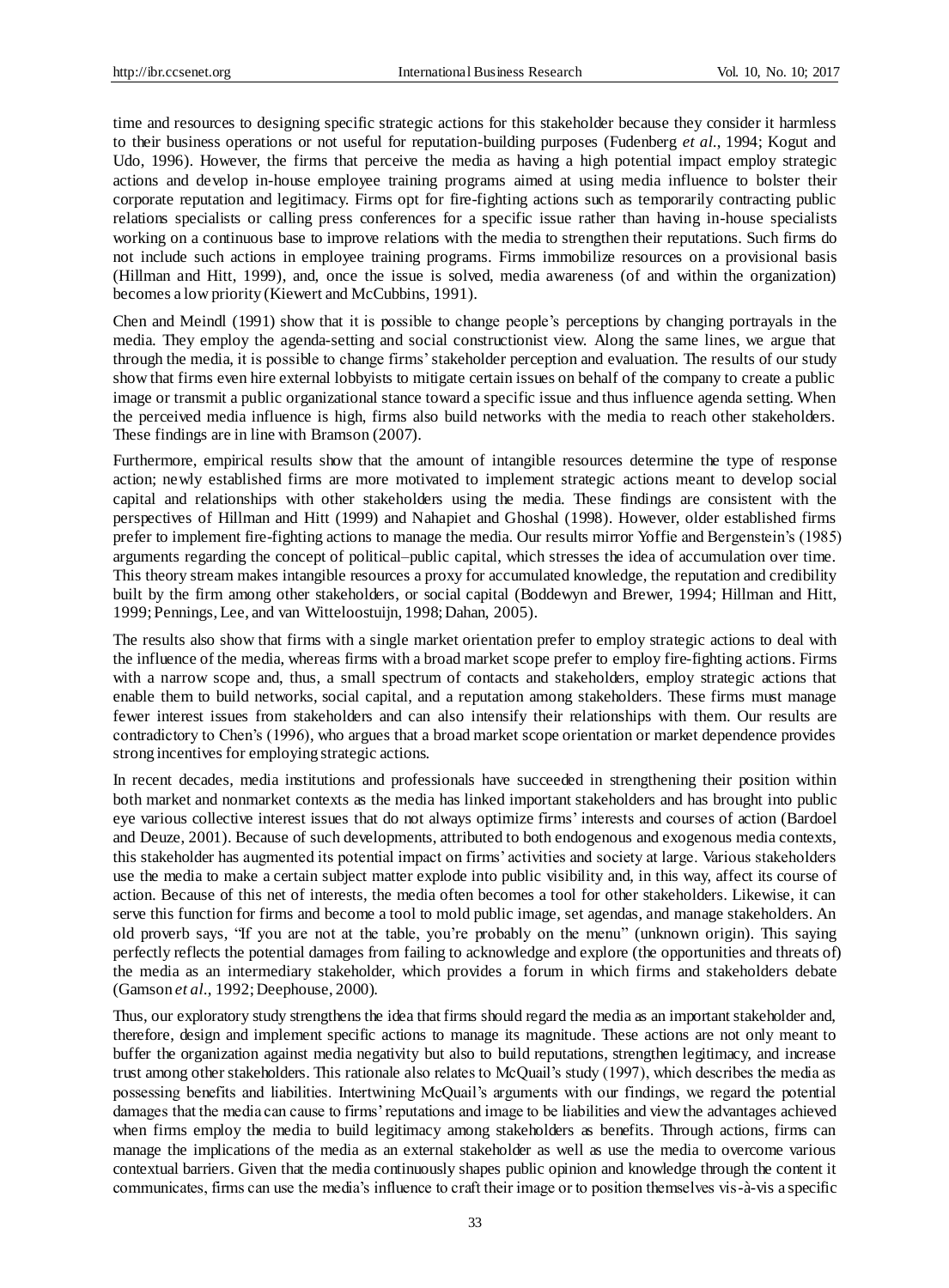(public) interest issue and build civic legitimacy among stakeholders (Wartick, 1992).

Given the exploratory nature of our study, there are various limitations that require further research. The perceived influence of the media is somewhat difficult to establish because of the specific features of this stakeholder: The media is pervasive and diffuse, and its influence is cumulative as well as all encompassing (Fombrun and Shanley, 1990). Although our research design controls for many firm-level and corporate-level variables, there are other contextual variables that could influence the prediction of actions. The role of the media is neither fixed nor well defined, but it is determined, implemented, and interpreted by legislatures, government administrative agencies, judicial institutions, public opinion, and ethical consensus uniquely in every country (Lanzara, 2009). Furthermore, evaluations of the perceived media influence from the perspective of different stakeholders could also be important to determining the types of actions suitable to manage the media. Further investigation of the performance implications of each category of actions would provide managers with a more complete picture of the efficiency of each. This study yields a rich overview of the items that can be attributed to the perception of the influences of the media and the organizational responses of firms to these influences in a particular media context—the Netherlands. This country has a long tradition of guaranteeing fundamental rights and liberties, a low level of control over the media and increased media diversity. However, it offers insights from one institutional context. Research contexts with a different level and nature of institutional control over the media might illicit different insights into media influences and the possibilities for firm actions. Therefore, a comparative study, conducted in a different research setting, could expand the range of perceived media influences and increase the spectrum of response actions that firms can employ in a given context. Furthermore, our insights refer to traditional media (print, radio, television) while new media (social media, blogs) could offer different outcomes and a more inclusive pallet of firm actions (Lanzara, 2009).

Currently, firms have high expectations of the media in terms of approachability and interactivity. Firms seem to expect media of all kinds be responsive and approachable. Yet, to a certain extent, responsibility and accountability of the media are still ambitious notions; they are also vague and open to discussion. Still, considering the interest of firms, it is important to thoroughly examine these media-related notions because they link important stakeholders in the economy. For this reason, further investigations could consider the notions of approachability and interactivity between firms and the media and with other stakeholders.

## **References**

- Ader, C. R. (1995). A longitudinal study of agenda setting for the issue of environmental pollution. *Journalism & Mass Communication Quarterly*, *72,* 300-311. https://doi.org/10.1177/107769909507200204
- Aranson, P. (1990). Theories of economic regulation: from clarity to confusion. *Journal of Law and Politics, 6,* 247-286.
- Bardoel, J. L. H. (1996). Beyond journalism: a profession between information society and civil society. *European Journal of Communication, 11,* 283-303. https://doi.org/10.1177/0267323196011003001
- Bardoel, J. L. H., & d'Haenens, L. (2004). Media meet the citizen: beyond market mechanisms and government regulations. *European Journal of Communication*, *19,* 165. https://doi.org/10.1177/0267323104042909
- Bardoel, J. L. H., & Deuze, M. (2001). Network journalism: converging competences of media professionals and professionalism. *Australian Journalism Review, 23*(2), 91-103.
- Barney J. (1991). Firm resources and sustained competitive advantage. *Journal of Management, 17*(1), 99-120. https://doi.org/10.1177/014920639101700108
- Baron, D. P. (2006). Persistent media bias. *Journal of Public Economics, 90,* 1-36. https://doi.org/10.1016/j.jpubeco.2004.10.006
- Baron, D. P., & Diermeier, D. (2007). Strategic activism and nonmarket strategy. *Journal of Economics and Management Strategy, 16*(3), 599-634. https://doi.org/10.1111/j.1530-9134.2007.00152.x
- Beck, T. *et al.* (2001). New tools in comparative political economy: the database of political institution. *World Bank Economic Review, 15*(1), 165-176. https://doi.org/10.1093/wber/15.1.165
- Bertrand, C. J. (2000). *Media Ethics and Accountability System*. Transaction: London.
- Bhuyan, S. (2000). Corporate political activity and oligopoly welfare loss. *Review of Industrial Organization, 17,* 411-426. https://doi.org/10.1023/A:1007843812053
- Bigelow, B., Fahey, L., & Mahon, J. (1993). A typology of issue evolution. *Business and Society Review, 32,* 18. https://doi.org/10.1177/000765039303200104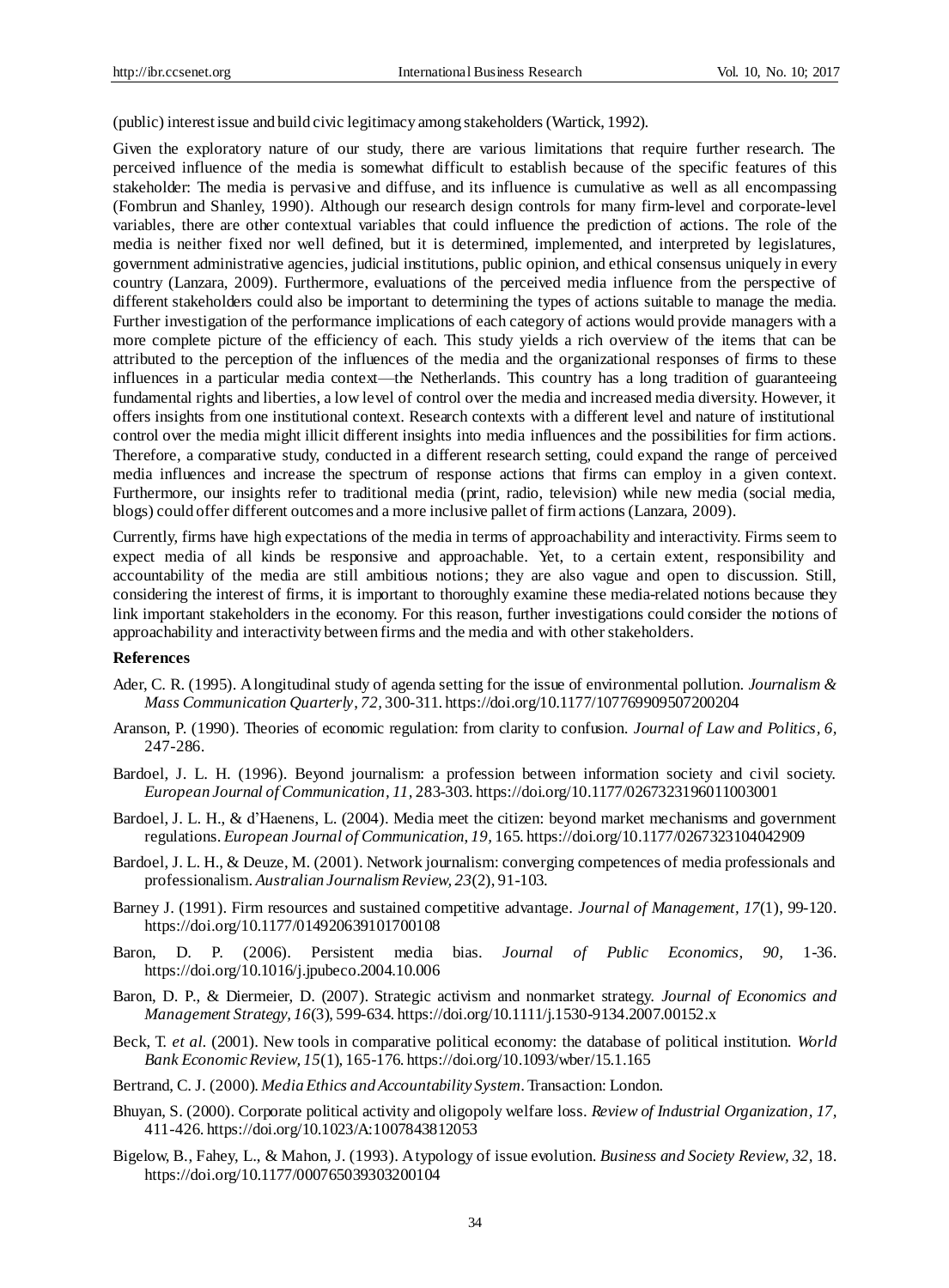- Boddewyn, J. J., & Brewer, T. L. (1994). International-business political behavior: new theoretical directions. *Academy of Management Review, 19*(1), 119.
- Bramson, T. (2007). Eight ways to gain instant credibility by "partnering" with the media. *National Underwriter, 16,* 8.
- Brown, N., & Deegan, C. (1998). The public disclosure of environmental performance information—a dual test of media agenda setting theory and legitimacy theory. *Accounting and Business Research, 29,* 21-41. https://doi.org/10.1080/00014788.1998.9729564
- Bucy, E. P. (2003). Media credibility reconsidered: synergy effects between on-air and online news. *Journalism and Mass Communication Quarterly, 80,* 247-264. https://doi.org/10.1177/107769900308000202
- Capriotti, P. (2009). Economic and social soles of companies in the mass media: the impact media visibility has on businesses being recognized as economic and social actors. *Business and Society Review, 48*(2), 225-242. https://doi.org/10.1177/0007650307305724
- Chen, C. C., & Meindl, J. R. (1991). The construction of leadership images in the popular press: the case of Donald Burr and People Express. *Administrative Science Quarterly, 36,* 521-551. https://doi.org/10.2307/2393273
- Chen, M. J. (1996). Competitor analysis and interfirm rivalry: toward a theoretical integration. *Academy of Management Review,* 21, 100-134.
- Conner, K. R., & Prahalad, C. K. (1996). A resource-based theory of the firm: knowledge versus opportunism. *Organization Science, 7*(5), 477-501. https://doi.org/10.1287/orsc.7.5.477
- Cook, R. G., & Fox, D. R. (2000). Resources, frequency, and methods: an analysis of small and medium-sized firms' public policy activities. *Business and Society Review, 39*(1), 94-113. https://doi.org/10.1177/000765030003900107
- Dahan, N. (2005). A contribution to the conceptualization of political resources utilized in corporate political action. *Journal of Public Affairs,* 5, 43-54. https://doi.org/10.1002/pa.4
- Dahl, R. A. (1957). The concept of power. *Behavioral Science, 2,* 201-215. https://doi.org/10.1002/bs.3830020303
- Dean, T. J., & Brown, R. L. (1995). Pollution regulation as a barrier to new firms entry: initial evidence and implications for future research. *Academy of Management Journal, 38,* 288-303. https://doi.org/10.2307/256737
- Deephouse, D. (2000). Media reputation as a strategic resource: an integration of mass communication and resource-based theories. *Journal of Management*, *26*(6), 1091-1112. https://doi.org/10.1177/014920630002600602
- Djankov, S., McLiesh, C., Nenova, T., & Shleifer, A. (2003). Who owns the media? *Journal of Law and Economics, 46*(2), 341-381. https://doi.org/10.1086/377116
- Donaldson, L. (1996). The normal science of structural contingency theory. In *Studying Organization*, Clegg SR, Hardy C. Sage Publications: London, 51-70
- Dow, D., & Karunaratna, A. (2006). Developing a multidimensional scale to measure psychic distance stimuli. *Journal of International Business Studies, 37,* 578-602. https://doi.org/10.1057/palgrave.jibs.8400221
- Dun & Bradstreet. (2009). *Global Reference Solution*, Dun & Bradstreet Inc.
- Edwards, B., & Fowley, M. W. (1998). Civil society and social capital in comparative perspective *American Behavioral Scientist, 42*(1), 5-20. https://doi.org/10.1177/0002764298042001010
- Engesser, S., & Franzetti, A. (2011). Media systems and political systems: dimensions of comparison. *International Communication Gazette, 73*(4), 273-301. https://doi.org/10.1177/1748048511398590
- Ferrier, W. J. (1997). Tough talk and market leaders: the role of overt signaling and reputation building behaviors in sustaining industry dominance. *Corporate Reputation Review, 1,* 98-102. https://doi.org/10.1057/palgrave.crr.1540026
- Fombrun, C. J., Gardberg, N. A., & Barnett, M. L. (2002). [Opportunity platforms and safety nets: corporate](http://onlinelibrary.wiley.com/doi/10.1111/0045-3609.00066/abstract)  [citizenship and reputational risk.](http://onlinelibrary.wiley.com/doi/10.1111/0045-3609.00066/abstract) *Business and Society Review, 105*(1), 85-106. https://doi.org/10.1111/0045-3609.00066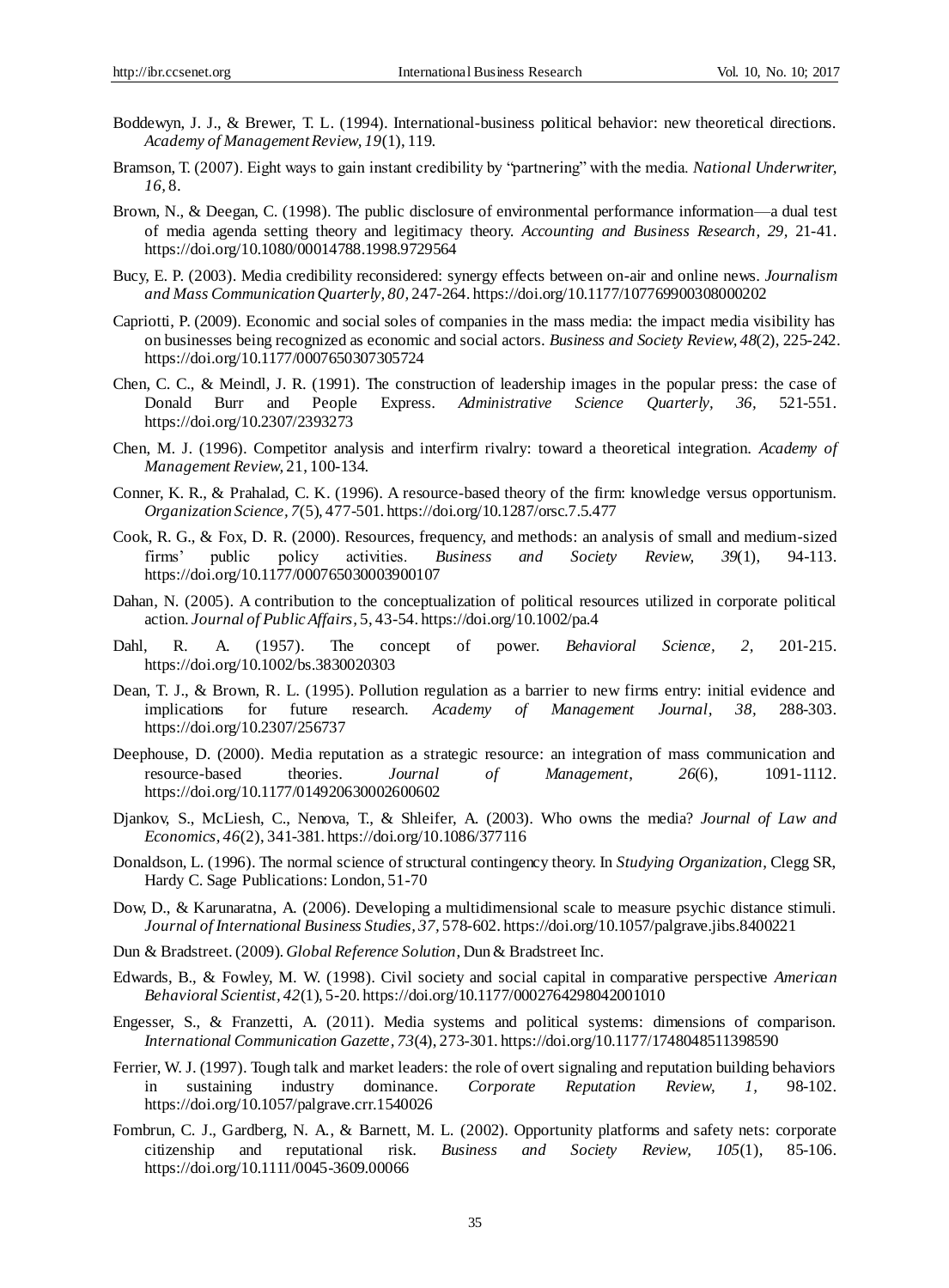- Fombrun, C., & Shanley, M. (1990). What's in a name? reputation building and corporate strategy. *Academy of Management Journal, 33,* 233-258. https://doi.org/10.2307/256324
- Freeman, R. E. (1984). *Strategic Management: A Stakeholder Approach*. Pitman: Boston.
- Fudenberg, D., Levine, D., & Maskin, E. (1994). The folk theorem with imperfect public information. *Econometrica, 62,* 997-1039. https://doi.org/10.2307/2951505
- Gamson, W. A. *et al*. (1992). Media images and the social construction of reality. *Annual Review of Sociology, 18,*  373-393. https://doi.org/10.1146/annurev.so.18.080192.002105
- Gans, H. J. (1998). What can journalists actually do for American democracy? *Harvard International Journal of Press, 3,* 6-12. https://doi.org/10.1177/1081180X98003004003
- Getz, K. (1997). Research in corporate political action: integration and assessment. *Business & Society, 36*(1), 36-72. https://doi.org/10.1177/000765039703600103
- Greenberg, B. S. (1966). Media use and believability: some multiple correlates. *Journalism Quarterly, 43,* 665-732. https://doi.org/10.1177/107769906604300405
- Greenwood, R. *et al*. (2005). Reputation, diversification, and organizational explanations of performance in professional service firms. *Organization Science, 16*(6), 661-673. https://doi.org/10.1287/orsc.1050.0159
- Haley, E. (1996). Exploring the construct of organization as source: consumers' understanding of organizational sponsorship of advocacy advertising. *Journal of Advertising, 25,* 19-35. https://doi.org/10.1080/00913367.1996.10673497
- Hall, R. (1993). A framework linking intangible resources and capabilities to sustainable competitive advantage. *Strategic Management Journal, 14*(8), 607-618. https://doi.org/10.1002/smj.4250140804
- Hallin, D. (1986). *The Uncensored War*. University of California Press: Berkeley, CA.
- Hannan, M. T., & Freeman, J. H. (1984). Structural inertia and organizational change. *American Sociological Review, 49,* 149-164. https://doi.org/10.2307/2095567
- Hannan, M. T., Carroll, G. R., Dundon, E., & Torres, J. (1995). Organizational evolution in a multinational context: entries of automobile manufacturers in Belgium, Britain, France, Germany, and Italy. *American Sociological Review, 60,* 509-528. https://doi.org/10.2307/2096291
- Hillman, A. J. (2003). Determinants of political strategies in U.S. multinationals. *Business Society, 42,* 455. https://doi.org/10.1177/0007650303260351
- Hillman, A. J., & Hitt, M. A. (1999). Corporate political strategy formulation: a model of approach, participation, and strategy decisions. *Academy of Management Review, 24*(4), 825.
- Hillman, A., Schuler, D., & Keim, G. (2004). Corporate political activity: a review and research agenda. *Journal of Management, 30,* 837-857. https://doi.org/10.1016/j.jm.2004.06.003
- Hsu, G., & Hannan, M. T. (2005). Identities, genres, and organizational forms. *Organization Science, 16*(5), 474-490. https://doi.org/10.1287/orsc.1050.0151
- Hutchins Commission. (1947). *Report of the Commission on the Freedom of the Press: A Free and Responsible Press*. University of Chicago Press: Chicago.
- Hynds, E. (1994). Editors at most U.S. dailies see vital roles for editorial page. *Journalism Quarterly, 71,* 573-582. https://doi.org/10.1177/107769909407100309
- Kaufmann, D. (1998). Research on corruption: critical empirical issues. In *Economics of Corruption,* Jain AK (ed). Kluwer: Dordrecht, Netherlands, 129-176. https://doi.org/10.1007/978-1-4615-4935-2\_7
- Keim, G., & Baysinger, B. (1988). The efficacy of business political activity: competitive considerations in a principal–agent context. *Journal of Managemen*t, *14,* 163-180. https://doi.org/10.1177/014920638801400203
- Kiewert, D., & McCubbins, M. (1991). *The Logic of Delegation: Congressional Parties and the Appropriations Process*. The University of Chicago Press: Chicago.
- Kiousis, S. (2004). [Explicating media salience: a factor analysis of New York Times issue coverage during the](http://onlinelibrary.wiley.com/doi/10.1111/j.1460-2466.2004.tb02614.x/abstract)  [2000 U.S. presidential election.](http://onlinelibrary.wiley.com/doi/10.1111/j.1460-2466.2004.tb02614.x/abstract) *Journal of Communication, 54*, 71-87. https://doi.org/10.1111/j.1460-2466.2004.tb02614.x
- Kobrin, S. (1982). *Managing Political Risk Assessment*. University of California Press: Berkeley, California.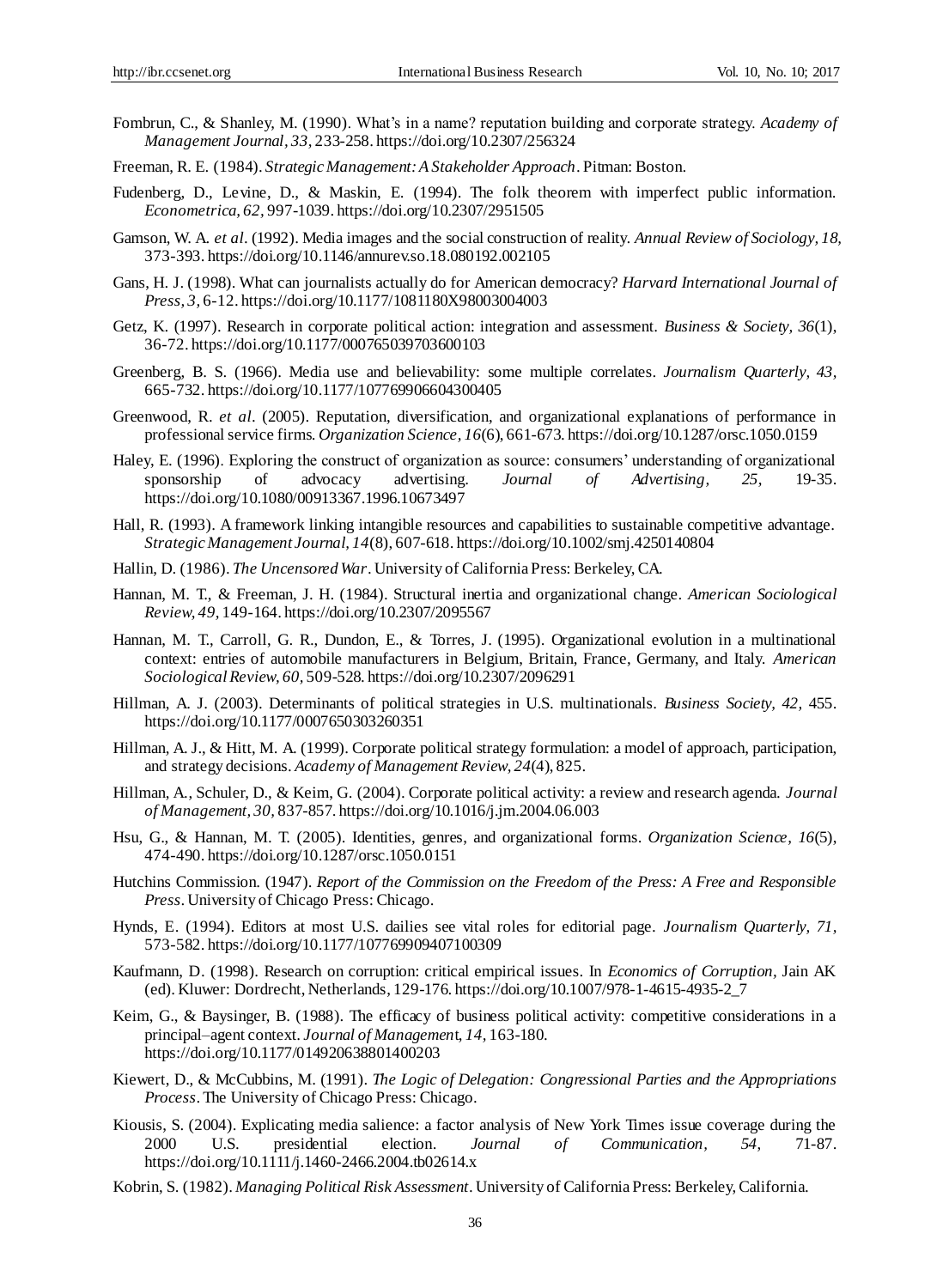- Kogut, B., & Udo, Z. (1996). 'What firms do?: Coordination, identity, and learning'. *Organization Science, 7,* 502-518. https://doi.org/10.1287/orsc.7.5.502
- Kuhn, T. (2008). A Communicative Theory of the Firm: Developing an Alternative Perspective on Intra-organizational Power and Stakeholder Relationships. *Organization Studies, 29,* 1227-1254. https://doi.org/10.1177/0170840608094778
- Lanzara, G. F. (2009). Reshaping Practice Across Media: Material Mediation, Medium Specificity and Practical Knowledge in Judicial Work. *Organization Studies, 30,* 1369-1390. https://doi.org/10.1177/0170840609349873
- Luo, Y. (1999). *Entry and Cooperative Strategies in International Business Expansion*. Quorum Books: London.
- Luo, Y., & Peng, M. W. (1999). Learning to compete in a transition economy, experience, environment, and performance. *Journal of International Business Studies, 30*(2), 269-296. https://doi.org/10.1057/palgrave.jibs.8490070
- Maddala, G. S. (2000). *Introduction to Econometrics*, 3rd ed. Prentice-Hall: Upper Saddle River, NJ.
- Mahon, J. E., & Waddock, S. A. (1992). Strategic issues management: an integration of issue life cycle perspectives. *Business and Society, 31,* 19-32. https://doi.org/10.1177/000765039203100103
- Masters, M., & Keim, G. (1985). Determinants of PAC participation among large corporations. *Journal of Politics, 47*(4), 1158-1173. https://doi.org/10.2307/2130811
- McCombs, M. E. (1992). Explorers and surveyors: expanding strategies for agenda-setting research. *Journalism Quarterly, 69,* 813-824. https://doi.org/10.1177/107769909206900402
- McCombs, M. E., & Shaw, D. L. (1972). The agenda setting function of the mass media. *Public Opinion Quarterly, 36,* 176-187. https://doi.org/10.1086/267990
- McQuail, D. (1997). Accountability of media to society: principles and means. *European Journal of Communication, 12,* 511-529. https://doi.org/10.1177/0267323197012004004
- Media Monitor. (2011). *The Dutch Media in 2010*. The Dutch Media Authority: Hilversum, Netherlands.
- Meznar, M. B., & Nigh, D. (1995). Buffer or bridge? environmental and organizational determinants of public affairs activities in American firms. *Academy of Management Journal, 38*(4), 975-996. https://doi.org/10.2307/256617
- Miller, R. E., & Wanta, W. (1996). Sources of the public agenda: the president-press-public relationship. *International Journal of Public Opinion Research, 8,* 390-402. https://doi.org/10.1093/ijpor/8.4.390
- Mitchell, J., & Blumler, G. (1994). *Television and the Viewer Interest: Explorations in the Responsiveness of European Broadcasters*. John Libbey: London.
- Mitchell, R. K., Agle, B. R., & Wood, D. L. (1997). Toward a theory of stakeholder identification and salience: defining the principle of who and what really counts. *Academy of Management Review, 22*(4), 853-886.
- Mosakowski, E. (1998). Entrepreneurial resources, organizational choices, and competitive outcomes. *Organization Science, 9,* 625-643. https://doi.org/10.1287/orsc.9.6.625
- Nahapiet, J., & Ghoshal, S. (1998). Social capital, intellectual capital and the organizational advantage. *Academy of Management Review, 23*(2), 242-266.
- Netherlands Foreign Investment Agency. (2010). Bureau of the Dutch Ministry of Foreign Affairs. www.nfia.nl, December 1, 2012.
- Neuman, W. R., Just, M. R., & Crigler, A. N. (1992). *Common Knowledge: News and the Construction of Political Meaning.* University of Chicago Press: Chicago.
- Oliver, C. (1991). Strategic responses to institutional processes. *Academy of Management Review, 16,* 145-179. https://doi.org/10.5465/AMR.1991.4279002
- Oliver, C., & Holzinger, I. (2008). The effectiveness of strategic political management: a dynamic capabilities framework. *Academy of Management Review, 33*(2), 496-520. https://doi.org/10.5465/AMR.2008.31193538
- Peng, M. W. *et al*. (2009)*.* The institution-based view as a third leg for a strategy tripod. *Academy of Management Perspectives, 23*(3), 63-81. https://doi.org/10.5465/AMP.2009.43479264
- Pennings, J., Lee, K., & van Witteloostuijn, A. (1998). Human capital, social capital, and firm dissolution. *Academy of Management Journal, 41*, 425-440. https://doi.org/10.2307/257082